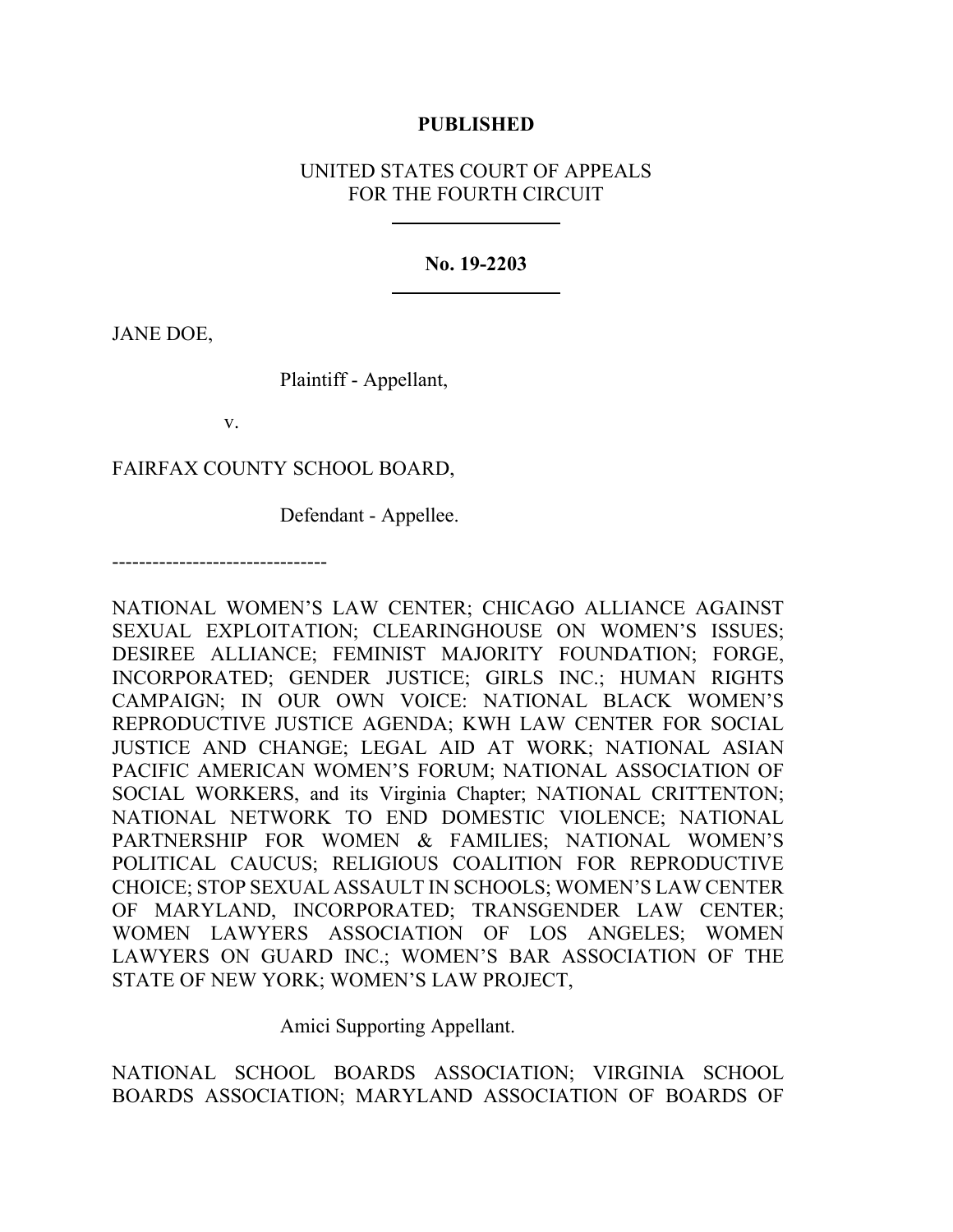# EDUCATION; NORTH CAROLINA SCHOOL BOARDS ASSOCIATION; SOUTH CAROLINA SCHOOL BOARD ASSOCIATION,

Amici Supporting Appellee.

Appeal from the United States District Court for the Eastern District of Virginia, at Alexandria. Liam O'Grady, Senior District Judge. (1:18−cv−00614−LO−MSN)

Argued: January 25, 2021 Decided: June 16, 2021

Before NIEMEYER, WYNN, and THACKER, Circuit Judges.

Reversed and remanded by published opinion. Judge Wynn wrote the opinion, in which Judge Thacker joined. Judge Niemeyer wrote a dissenting opinion.

**ARGUED:** Alexandra Brodsky, PUBLIC JUSTICE, PC, Washington, D.C., for Appellant. Stuart A. Raphael, HUNTON ANDREWS KURTH LLP, Washington, D.C., for Appellee. **ON BRIEF:** Linda M. Correia, Lauren A. Khouri, CORREIA & PUTH, LLC, Washington, D.C.; John R. Ates, ATES LAW FIRM, PC, Towson, Maryland; Adele P. Kimmel, PUBLIC JUSTICE, PC, Washington, D.C., for Appellant. Trevor S. Cox, Richmond, Virginia, Sona Rewari, HUNTON ANDREWS KURTH LLP, Washington, D.C., for Appellee. Emily Martin, Neena Chaudhry, Sunu Chandy, Elizabeth Tang, NATIONAL WOMEN'S LAW CENTER, Washington, D.C.; Emily P. Mallen, Marisa S. West, Michele L. Aronson, SIDLEY AUSTIN LLP, Washington, D.C., for Amici National Women's Law Center, et al. Robert W. Loftin, Summer L. Speight, Heidi E. Siegmund, Richmond, Virginia, R. Craig Wood, MCGUIREWOODS LLP, Charlottesville, Virginia, for Amici National School Boards Association, Virginia School Boards Association, Maryland Association of Boards of Education, North Carolina School Boards Association, and South Carolina School Boards Association.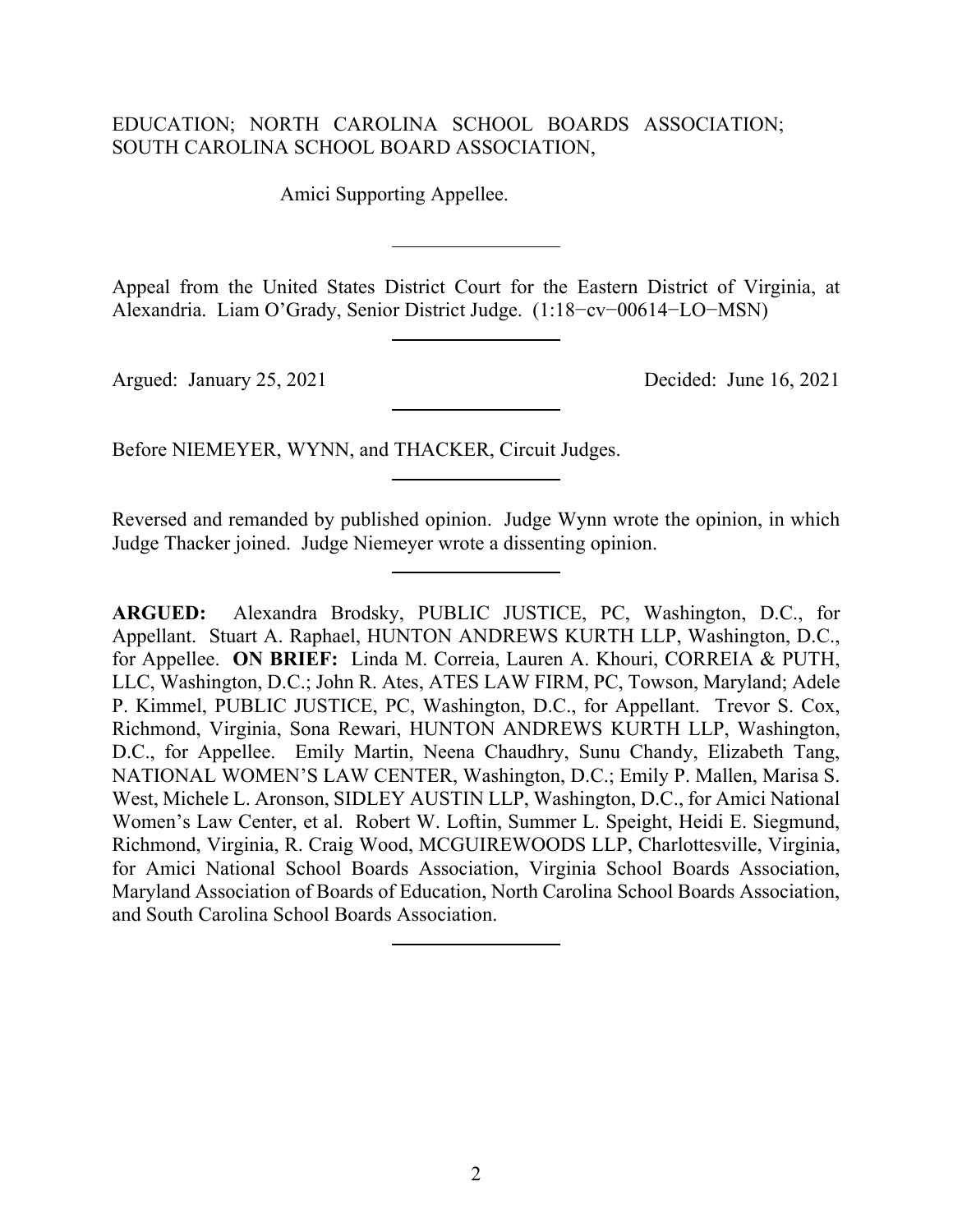WYNN, Circuit Judge:

Plaintiff "Jane Doe," a former student at Oakton High School in Vienna, Virginia, brought this Title IX action against the Fairfax County School Board ("School Board"), alleging that her school's administrators acted with deliberate indifference to reports that she had been sexually harassed by another Oakton student, "Jack Smith."[1](#page-2-0) At the end of a two-week trial, the jury ruled against Doe, based on its finding that the School Board did not have actual knowledge of the alleged sexual harassment. Doe subsequently moved for a new trial, which the district court denied. For the reasons set forth below, we reverse that judgment and remand the case for a new trial.

# I.

#### A.

The following facts are undisputed except where noted otherwise.

On March 8, 2017, Doe, a junior at Oakton High School and a member of the school's symphonic band, traveled with the band by bus to Indianapolis to perform at a music festival. During the bus trip, Doe sat next to Smith, an older male student. Smith told Doe that he was cold and asked her if she had a blanket. When Doe offered her blanket to Smith, he put it over both of their bodies.

Doe alleges that Smith then repeatedly touched her breasts and genitals and penetrated her vagina with his fingers despite her efforts to physically block him, and that

<span id="page-2-0"></span><sup>&</sup>lt;sup>1</sup> "Jane Doe" and "Jack Smith" are pseudonyms.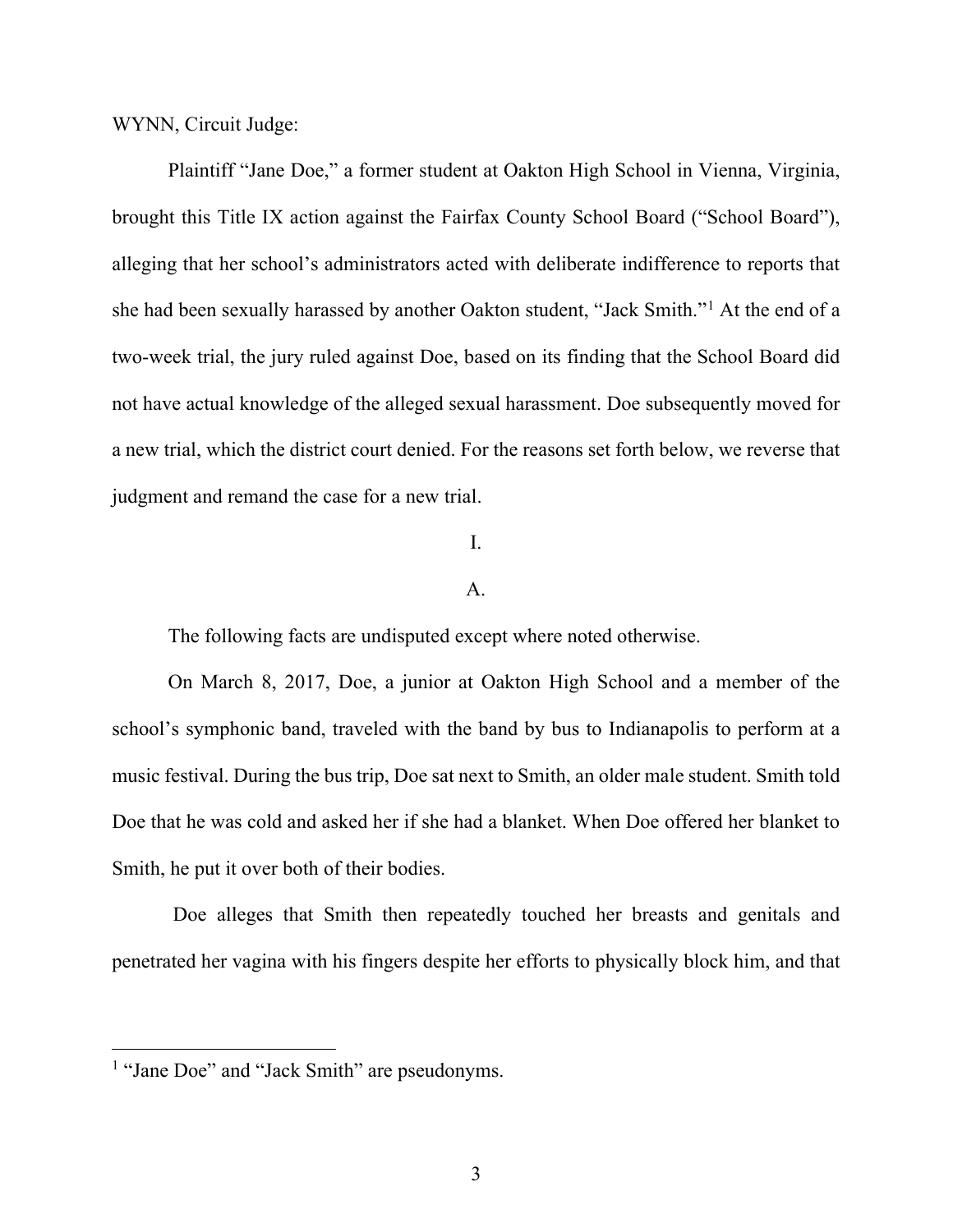he also repeatedly put her hand on his penis even after she moved it away. She testified at trial that during this incident, she felt so "confused," "shocked," and "scared" that she was "frozen in fear the whole time." J.A. 171[2](#page-3-0), 1800.<sup>2</sup>

Soon after arriving in Indianapolis, Doe told two friends about the incident. They, in turn, relayed what they had heard to school administrators, allegedly reporting that Smith had touched Doe "down her pants and up her shirt" without her consent, "forced her hand on his penis," and "sexually assaulted [Doe.]" J.A. 383–86, 419–24.

At trial, Assistant Principal Jennifer Hogan testified that before the end of the fiveday band trip, she knew that she was dealing with the "possibility" of a "sexual assault." J.A. 1186–87. But school officials—including Assistant Principal Michelle Taylor, who accompanied the band to Indianapolis—took no action regarding these reports during the trip, and they did not speak to either Doe or her parents about what had happened on the bus ride.

Once the band returned from its trip, Assistant Principal Hogan called Doe into her office for an interview and requested that Doe provide a written statement. Doe's statement read: "I moved my hand away but [Smith] moved my hand back onto his genitals. I was so shocked and scared that I did not know what to say or do. He then started to move his hands towards me and I tried to block him but he still put his hands up my shirt and down my pants." J.A. 2515. During this meeting, Oakton's Safety and Security Specialist, Wally Baranyk, asked Doe if the sexual activity had been consensual, and Doe responded, "I don't

<span id="page-3-0"></span><sup>&</sup>lt;sup>2</sup> Citations to "J.A. <sup>2</sup>" refer to the Joint Appendix filed by the parties in this appeal.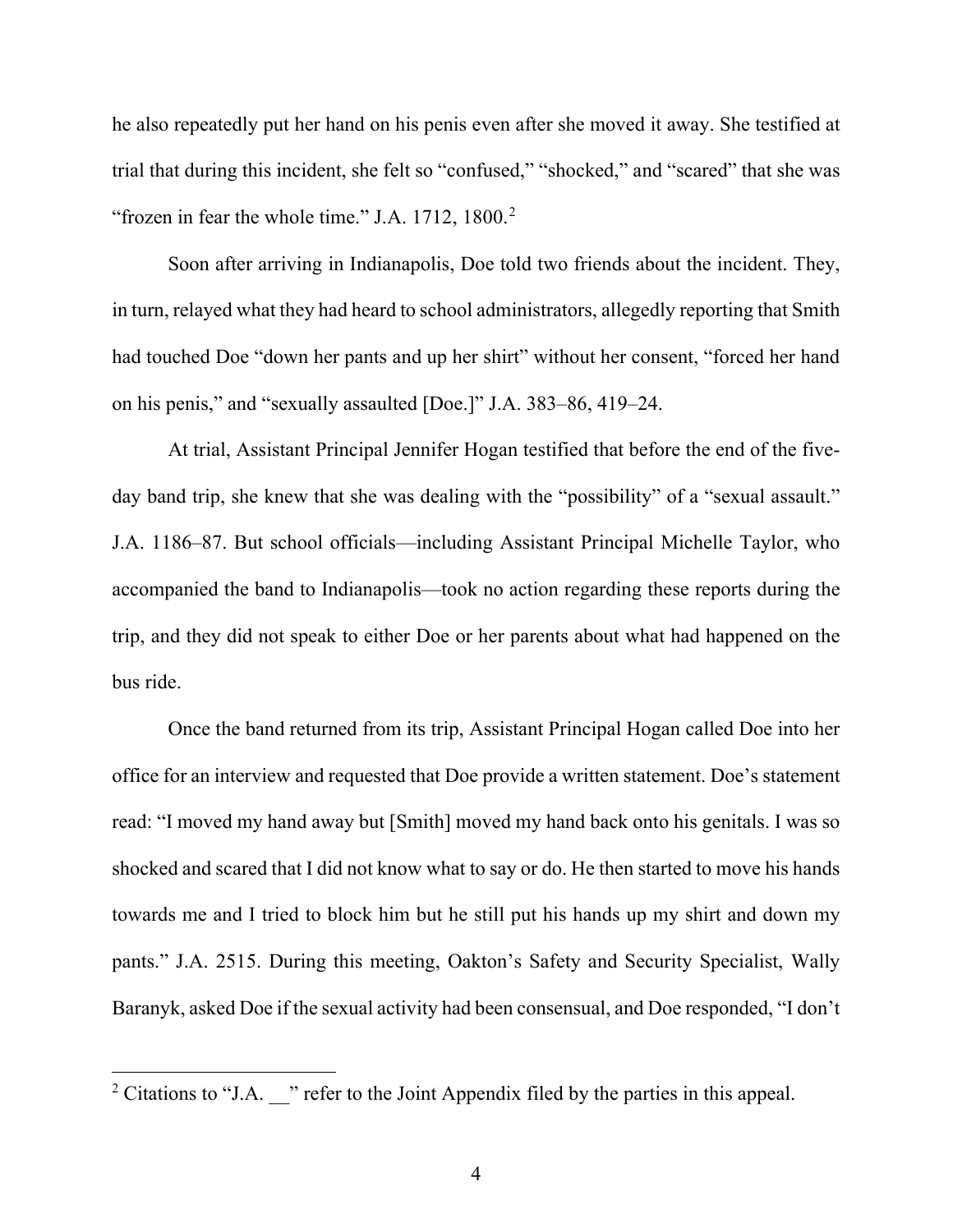think it was consensual." J.A. 2518. Hogan interpreted this statement as meaning that Doe "didn't want to be a participant" and that there was "a lack of consent." J.A. 1207–08.

Hogan and Baranyk then interviewed Smith, who initially denied that he touched Doe sexually against her will or made her touch his penis without her consent. But later in the meeting, he changed his story, admitting that he did in fact "grab[]" her and touch her breasts. J.A. 1332–33. He continued to deny that he touched Doe under her pants.

Assistant Principal Hogan also spoke with two other band students to see if they had seen anything on the bus. Meanwhile, school officials continued to receive reports from other concerned members of the school community—including both students and parents—suggesting that Doe had been a victim of a "non-consenting sexual act" and "sexual harassment." J.A. 2523, 2526.

After the investigation, Hogan and Principal John Banbury discussed "whether this was or wasn't a sexual assault" and ultimately concluded that "the evidence that [they] had didn't show that [they] could call it a sexual assault." J.A. 1291. They also decided against disciplining either Doe or Smith for engaging in sexual activity while on a school trip.

Afterwards, in a meeting between Hogan and Doe's parents, Doe's mother stated that Smith's touching of Doe was nonconsensual and thus "a sexual assault." J.A. 1298–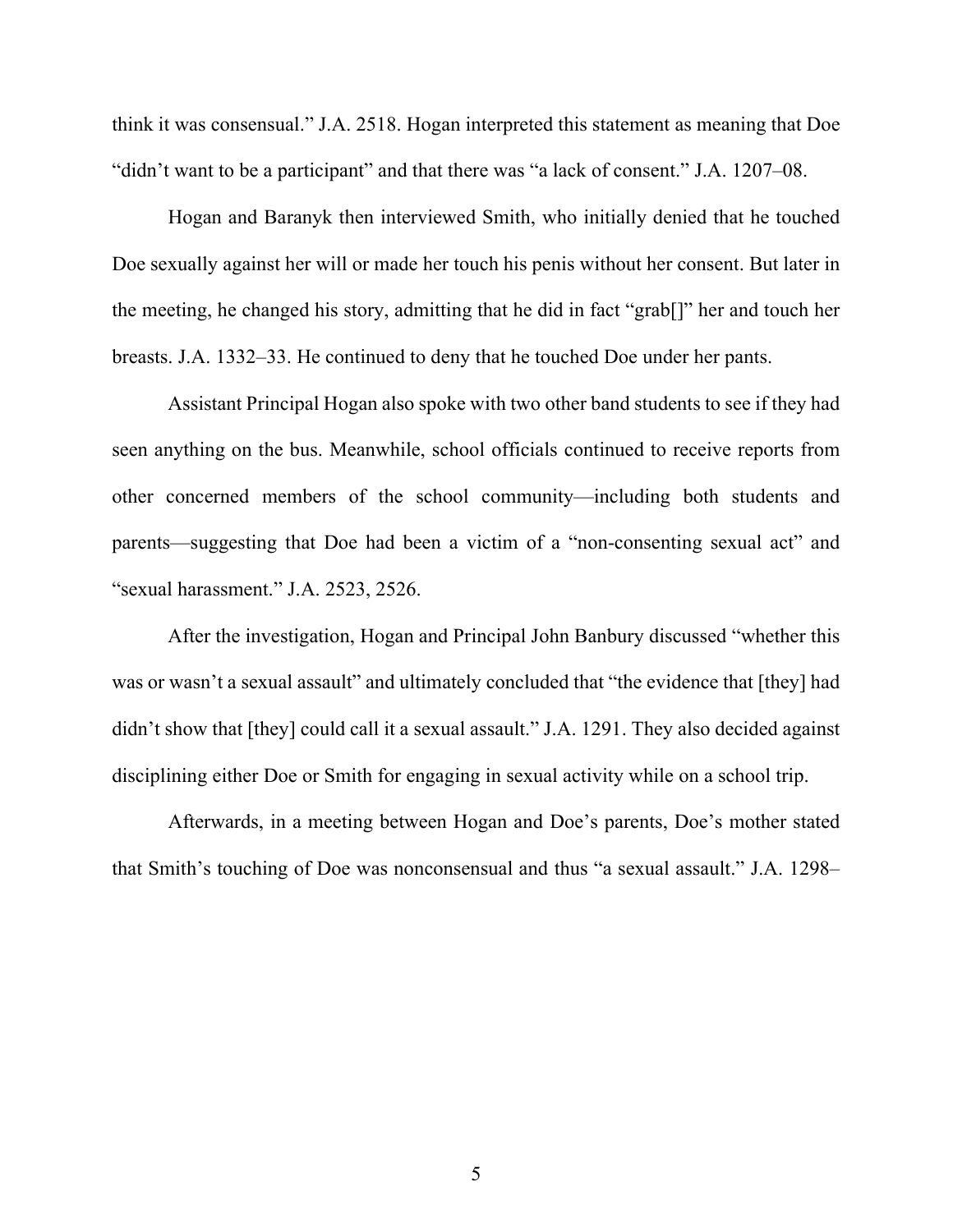99, 1613. Hogan responded that the administration had concluded that what happened on the bus did not amount to sexual assault.

After the band trip, Doe sought and received professional counseling for multiple weeks, and she was diagnosed with adjustment disorder with anxiety.<sup>[3](#page-5-0)</sup> During the rest of her junior year, Doe was terrified of seeing or being near Smith, which caused her to go out of her way to avoid him at school and also to refrain from fully participating in band activities. Doe stated at trial that she felt "so uncomfortable being around . . . Smith that [she] had to sit out of band class" for a period of time, instead attending class by sitting in a small practice room by herself. J.A. 1755. And Doe continued to find it difficult to enjoy and fully participate in her band classes even after Smith had graduated. Meanwhile, her parents requested, and her teachers provided, a number of accommodations to help Doe cope with the psychological and emotional trauma resulting from the alleged sexual assault.

## B.

Doe brought the instant Title IX action against the School Board in May 2018, asserting that her school had acted with deliberate indifference to reports of her sexual assault. The case went to trial in July 2019. During trial, the School Board moved for

<span id="page-5-0"></span><sup>&</sup>lt;sup>3</sup> "An adjustment disorder is an emotional or behavioral reaction to a stressful event or change in a person's life" that "significantly interfere[s] with social, occupational or educational functioning." Johns Hopkins Med., *Adjustment Disorders*, https://www.hopkinsmedicine.org/health/conditions-and-diseases/adjustment-disorders. Adjustment disorder with anxiety is one of the subtypes of adjustment disorder, and its symptoms "mainly include nervousness, worry, difficulty concentrating or remembering things, and feeling overwhelmed." Mayo Clinic, *Adjustment Disorders* (Oct. 25, 2017), https://www.mayoclinic.org/diseases-conditions/adjustment-disorders/diagnosistreatment/drc-20355230.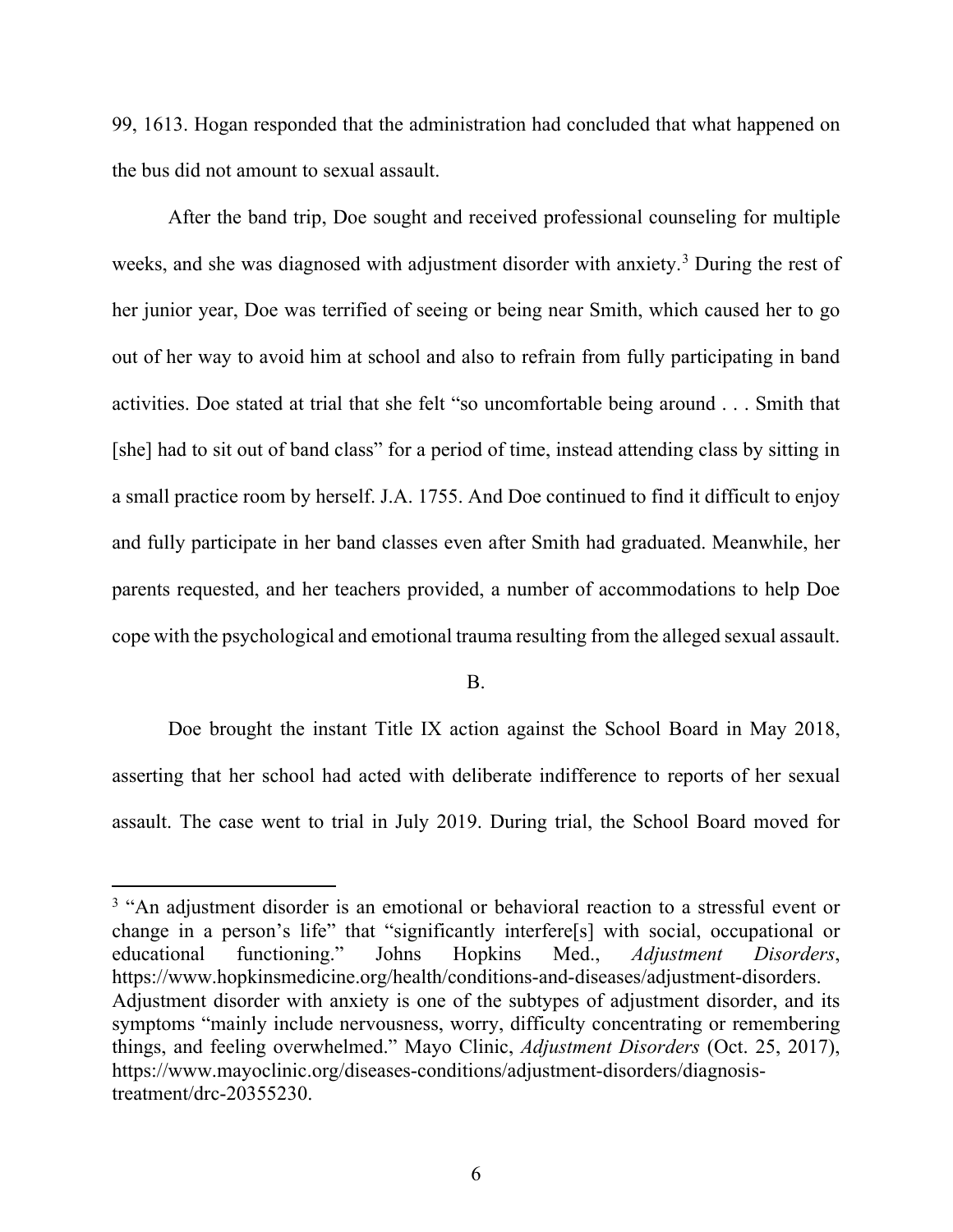judgment as a matter of law, arguing that Doe could not prove deliberate indifference or any deprivation of access to educational opportunities or benefits. The district court denied the motion.

Ultimately, the jury returned its verdict for the School Board. The jury found that Smith had sexually harassed Doe and that the harassment had been severe, pervasive, and offensive enough to deprive Doe of equal access to the educational opportunities or benefits provided by her school. However, the jury also found that the School Board did not have actual knowledge of the alleged sexual harassment. Because that finding ended Doe's claim, the jury did not reach the question of whether the School Board had acted with deliberate indifference to the alleged harassment.

After the district court denied Doe's motion for a new trial, Doe filed a motion to reconsider, which was also denied. She timely appealed.

#### II.

Doe raises several different grounds for granting a new trial or, alternatively, vacating the district court's decision and remanding for reconsideration of her motion for a new trial. But principally, she argues that the district court erred by misconstruing what it means for a school to have actual notice or knowledge of alleged harassment in Title IX cases, and that a new trial must be granted because no evidence in the record supports the jury's verdict under the correct legal standard.

We agree. As discussed below, we hold that a school's receipt of a report that can objectively be taken to allege sexual harassment is sufficient to establish actual notice or knowledge under Title IX—regardless of whether school officials subjectively understood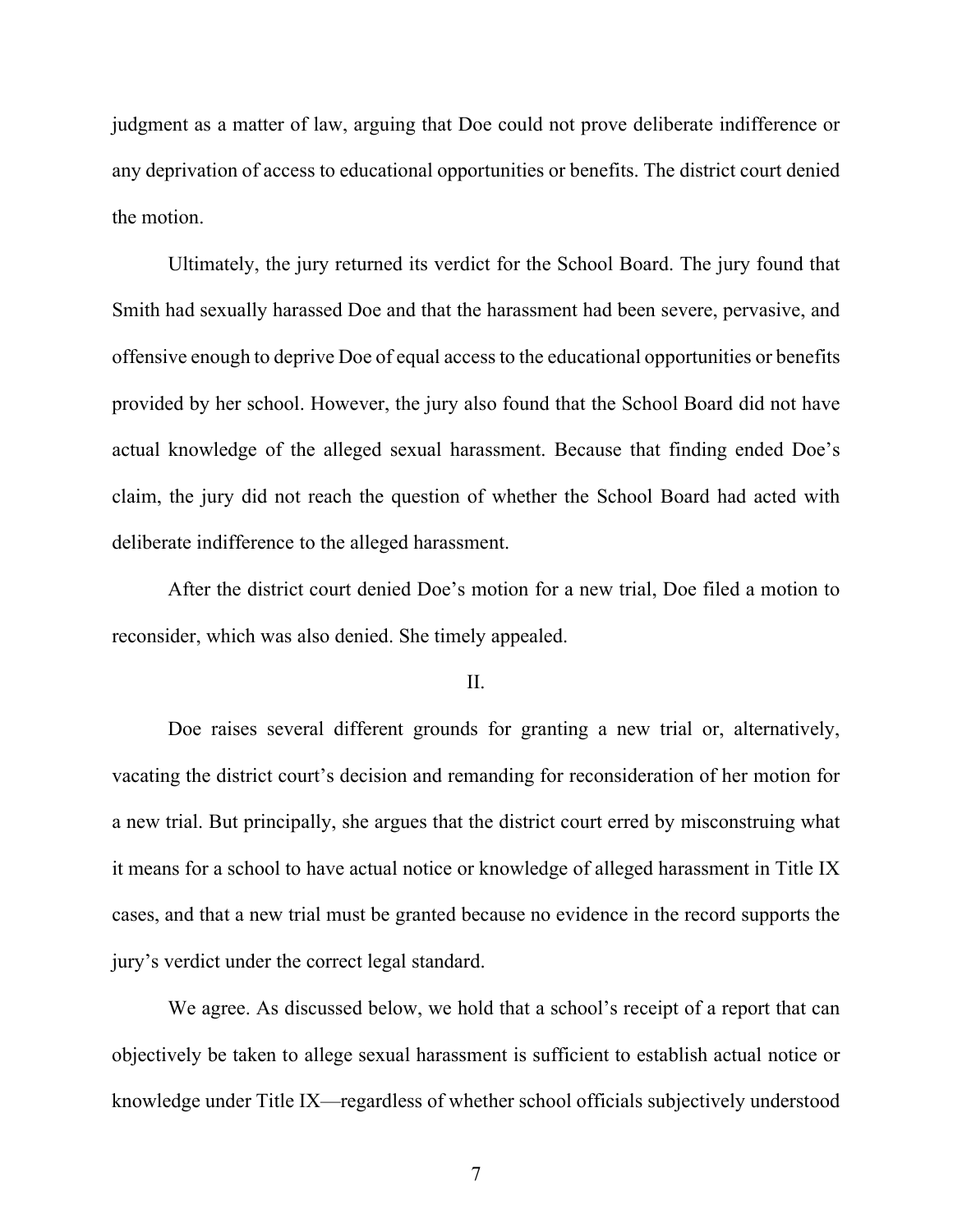the report to allege sexual harassment or whether they believed the alleged harassment actually occurred. [4](#page-7-0) We further conclude that under this standard, no evidence in the record supports the jury's conclusion that the School Board lacked actual notice of Smith's alleged sexual harassment of Doe. Accordingly, we reverse and remand for a new trial.<sup>[5](#page-7-1)</sup>

# A.

Title IX provides: "No person in the United States shall, on the basis of sex, be excluded from participation in, be denied the benefits of, or be subjected to discrimination under any education program or activity receiving Federal financial assistance." 20 U.S.C. § 1681(a). To establish a Title IX claim based on student-on-student sexual harassment, a plaintiff must show that:

(1) they were a student at an educational institution receiving federal funds;

(2) they suffered sexual harassment that was so severe, pervasive, and objectively offensive that it deprived them of equal access to the educational opportunities or benefits provided by their school;

(3) the school, through an official who has authority to address the alleged harassment and to institute corrective measures, had actual notice or knowledge of the alleged harassment; and

(4) the school acted with deliberate indifference to the alleged harassment.

<span id="page-7-0"></span><sup>&</sup>lt;sup>4</sup> As explained below, "actual notice" and "actual knowledge" are interchangeable terms for Title IX purposes. For stylistic convenience, we use the term "actual notice" throughout this opinion to refer to the requisite notice or knowledge that a defendant school board must have in order to be held liable under Title IX.

<span id="page-7-1"></span><sup>&</sup>lt;sup>5</sup> Doe's other arguments on appeal also relate to actual notice. Because we conclude that under the correct legal standard the record evidence all but establishes that the School Board had actual notice of the alleged sexual harassment, and because we grant a new trial on that basis, we need not and do not address Doe's alternative arguments.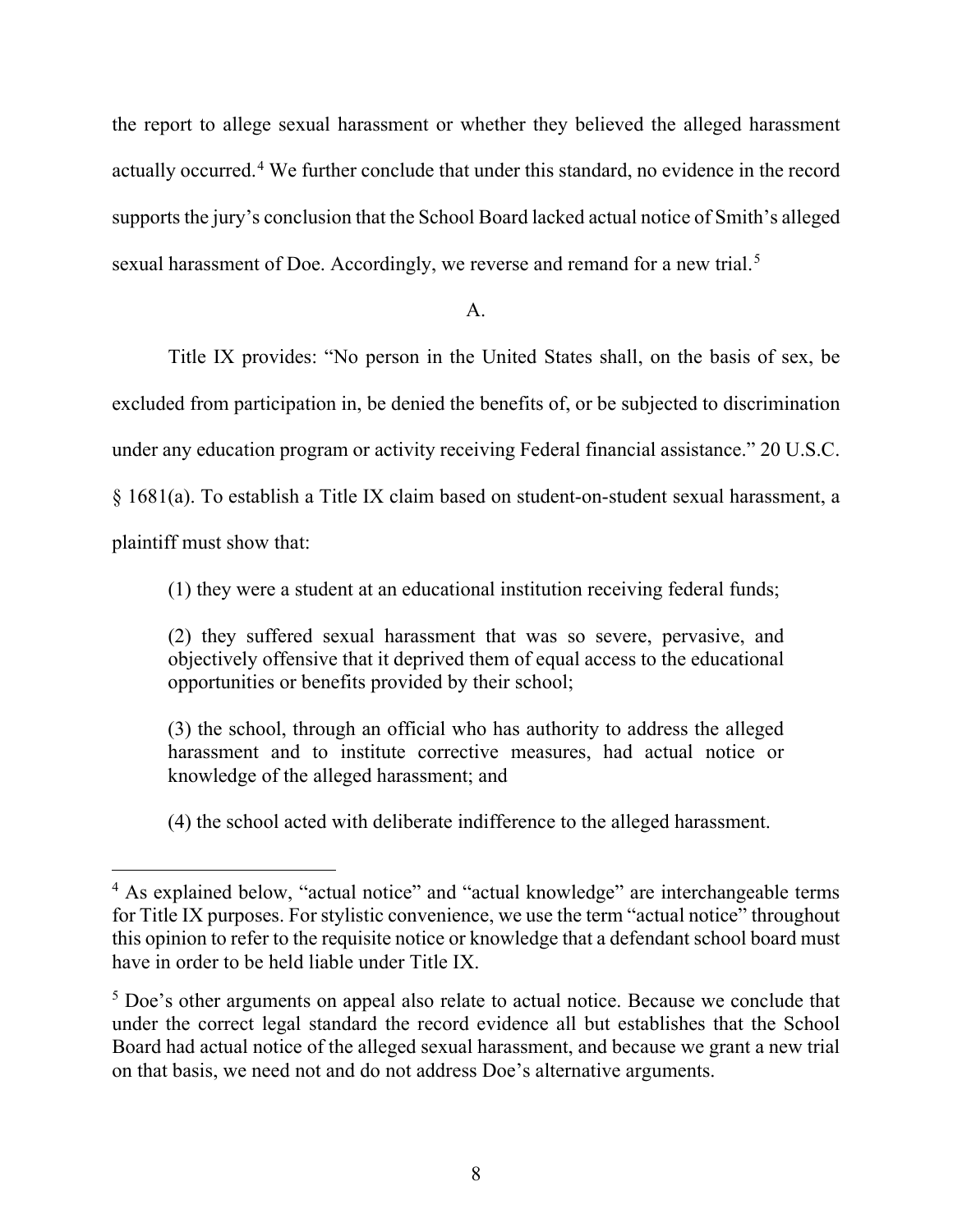*See Davis v. Monroe Cnty. Bd. of Educ.*, 526 U.S. 629, 646–52 (1999); *Gebser v. Lago Vista Indep. Sch. Dist.*, 524 U.S. 274, 290–92 (1998); *Jennings v. Univ. of North Carolina*, 482 F.3d 686, 695 (4th Cir. 2007) (en banc).[6](#page-8-0)

At the center of this case is the third prong—the actual notice requirement—which the jury found was not met. Doe argues that a school's receipt of a report that can objectively be understood as alleging sexual harassment is sufficient to establish actual notice—regardless of whether the school in fact construed such a report as one alleging sexual harassment, or whether the school believed the allegations to be true. In contrast, the School Board contends that such notice exists only where a school official with corrective authority becomes *subjectively* aware that the alleged sexual harassment has occurred or is occurring. Thus, the critical issue we must decide is: What establishes a school's actual notice in Title IX cases? This is a question of law subject to *de novo* review*. See Fonner v. Fairfax Cnty.*, 415 F.3d 325, 330 (4th Cir. 2005).

<span id="page-8-0"></span><sup>6</sup> In *Jennings*, we set forth a nearly identical test to the one we articulate here, based on the Supreme Court's decisions in *Davis* and *Gebser*. *See* 482 F.3d at 695, 700. We explained that a plaintiff seeking to establish a Title IX sexual harassment claim must show, among other things, that "the harassment was sufficiently severe or pervasive to create a hostile (or abusive) environment in an educational program or activity." *Id.* at 695. This formulation differs slightly from the language that the Supreme Court used to articulate the same requirement in *Davis*—i.e., "a plaintiff must establish sexual harassment . . . that is *so severe, pervasive, and objectively offensive*[] . . . that [they are] effectively denied equal access to an institution's resources and opportunities." *Davis*, 526 U.S. 651 (emphasis added). Because *Davis*, like this case and unlike *Jennings*, involved student-on-student harassment, we have modified the *Jennings* test to more precisely track *Davis* for purposes of this case. *Compare Jennings*, 482 F.3d at 691, *with Davis*, 526 U.S. at 632–33.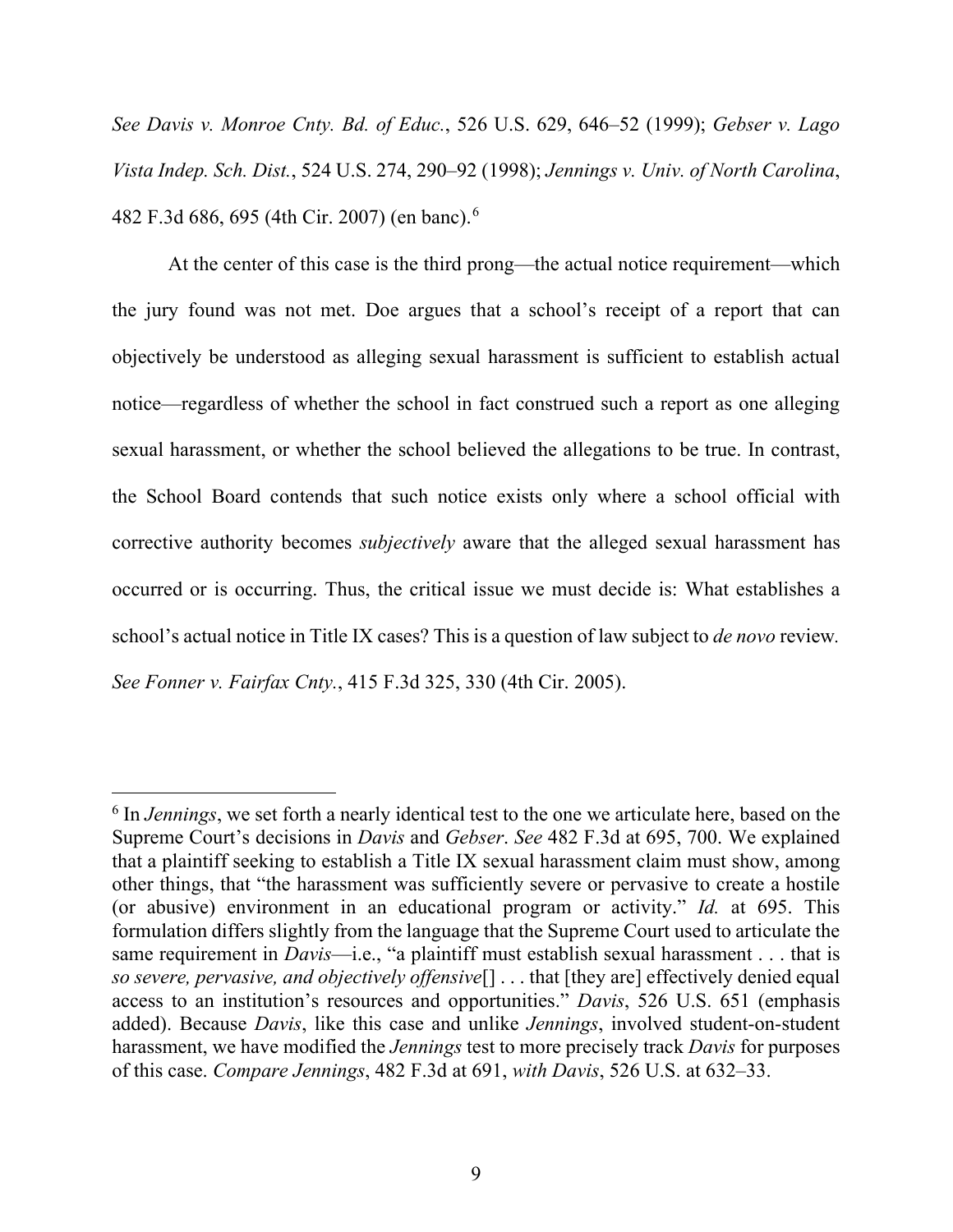Although the Fourth Circuit has not explicitly ruled on this issue, our *en banc*  decision in *Jennings v. University of North Carolina* compels us to agree with Doe's position—which, as explained below, is consistent with relevant Supreme Court precedent and that of our sister circuits.[7](#page-9-0)

In *Jennings*, a former student and soccer player at the University of North Carolina at Chapel Hill brought a Title IX claim against the university, alleging that the school had "allow[ed] . . . the women's soccer coach[] to subject her to severe and pervasive sexual harassment." 482 F.3d at 694. She met with a high-ranking university official responsible for dealing with Title IX grievances during her freshman year and lodged a complaint against the coach, describing multiple instances of sexual harassment and the hostile and abusive environment in the women's soccer program. *See id.* at 693–94, 700. The official, however, "dismissed these concerns and suggested that [the plaintiff] simply 'work it out' with [the coach]." *Id.* at 694. Accordingly, the university took no action on the plaintiff's complaint. *See id.* at 700.

We held in *Jennings* that the fact that the plaintiff filed a complaint alleging sexual harassment with an official with authority to address the alleged harassment and to institute corrective measures was "sufficient to establish that" the plaintiff had given that official—

<span id="page-9-0"></span><sup>7</sup> Although *Jennings* involved harassment by a coach, rather than by a fellow student, that distinction is irrelevant to the actual-notice inquiry. As *Davis* makes clear, the actual-notice requirement adopted in *Gebser*—which dealt with teacher-on-student harassment—is equally applicable in Title IX cases involving student-on-student harassment. *See Davis*, 526 U.S. at 642–43, 647, 650.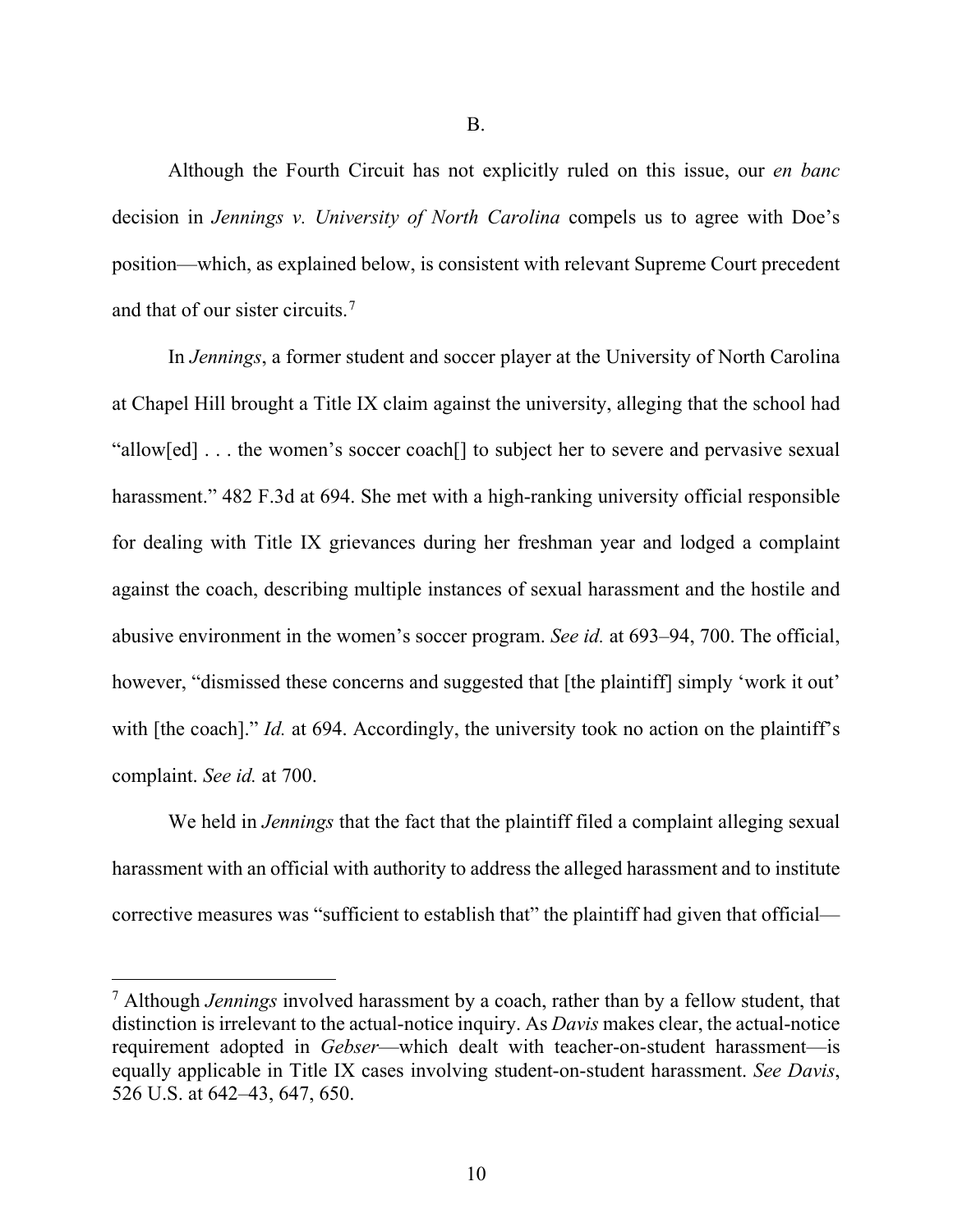"and[,] by extension," the university—"actual notice of the hostile environment created by [the soccer coach]." *Id.* at 700–01; *see also id.* at 701 (noting as to the plaintiff's § 1983 supervisory liability claim against the same university official that "[her] evidence would allow a jury to find that [the official] had actual knowledge of [the coach's] misconduct"). Importantly, nothing in our discussion of actual notice indicated that the analysis turned on whether the university official *subjectively* understood that the plaintiff was making an allegation of sexual harassment or that the alleged harassment was actually occurring. Rather, we concluded that by alleging facts that objectively amounted to sexual harassment, the plaintiff put the university on actual notice of the alleged harassment. *See id.* at 700–01.

In arguing that allegations of harassment alone cannot establish actual notice, the School Board repeatedly cites our decision in *Baynard v. Malone*, 268 F.3d 228 (4th Cir. 2001). But its reliance on *Baynard* is misplaced for two reasons. First, *Baynard* held that even where a school was informed of allegations that one of its teachers had a *history* of sexually abusing his students in the past, such that the school was aware of allegations supporting a general, "*substantial risk*" of—or "the *potential*" for—ongoing or future misconduct by that teacher, an awareness of such possibilities did not constitute actual notice of the teacher's current abuse for Title IX purposes. 268 F.3d at 237–38. Rather, to establish such notice, the plaintiff had to show that the school was aware of an allegation that the teacher was *currently* abusing a student—although the school did not need to know the identity of the student allegedly being abused. *See id.* 237–38 & n.9. Thus, nothing in *Baynard* suggested that a report alleging a *specific act or instance* of sexual harassment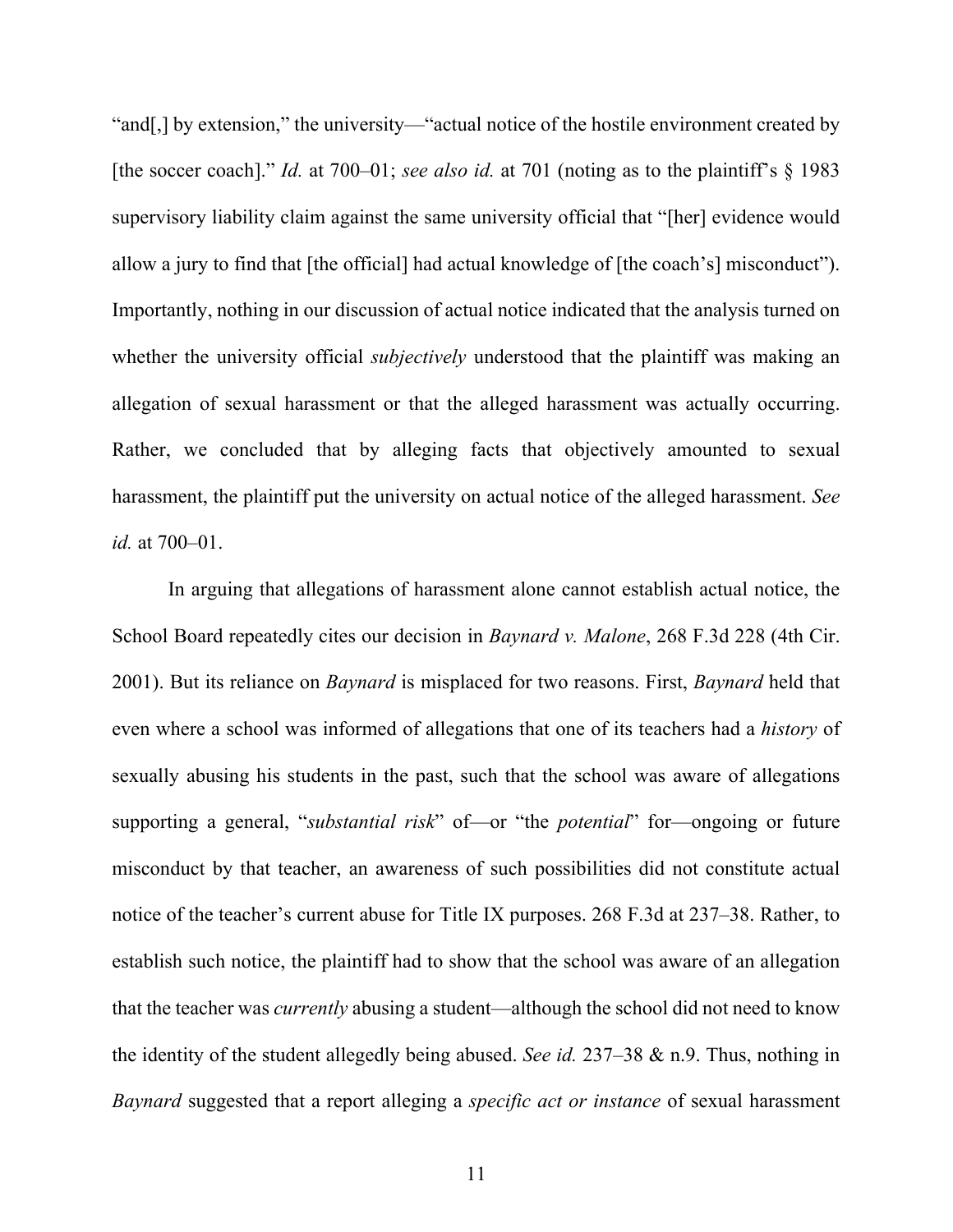suffered by the plaintiff would be insufficient to establish actual notice. Moreover, regardless of what we held in *Baynard*, our subsequent *en banc* decision in *Jennings* is the controlling law.

Therefore, in keeping with our decision in *Jennings*, we hold that when a school official with authority to address complaints of sexual harassment and to institute corrective measures receives a report that can objectively be construed as alleging sexual harassment, that receipt establishes actual notice of such harassment for Title IX purposes.

Our understanding of the actual-notice standard is consistent with applicable Supreme Court precedent. The actual-notice requirement originates from the Supreme Court's decision in *Gebser v. Lago Vista Independent School District*, 524 U.S. 274, 285 (1998). There, the Court rejected the plaintiff's argument that an educational institution could be liable under Title IX via *respondeat superior* or constructive notice. *Id.* Instead, "to avoid diverting education funding from beneficial uses where a recipient was unaware of discrimination in its programs," the Supreme Court held that "a damages remedy will not lie under Title IX" unless the defendant school or school district had "actual notice" or "actual knowledge" of the alleged misconduct. *Id.* at 288–90.

The *Gebser* decision buttresses our holding today. First, we deem it significant that *Gebser* used the terms "actual notice" and "actual knowledge" interchangeably. *See generally id.* "Knowledge" is a broad and somewhat ambiguous term. For instance, "knowledge" can mean merely "[a]n awareness . . . of a fact or circumstance" or the "condition of having information" about something, but it can also denote "a state of mind in which a person has no substantial doubt about the existence of a fact." *Knowledge*,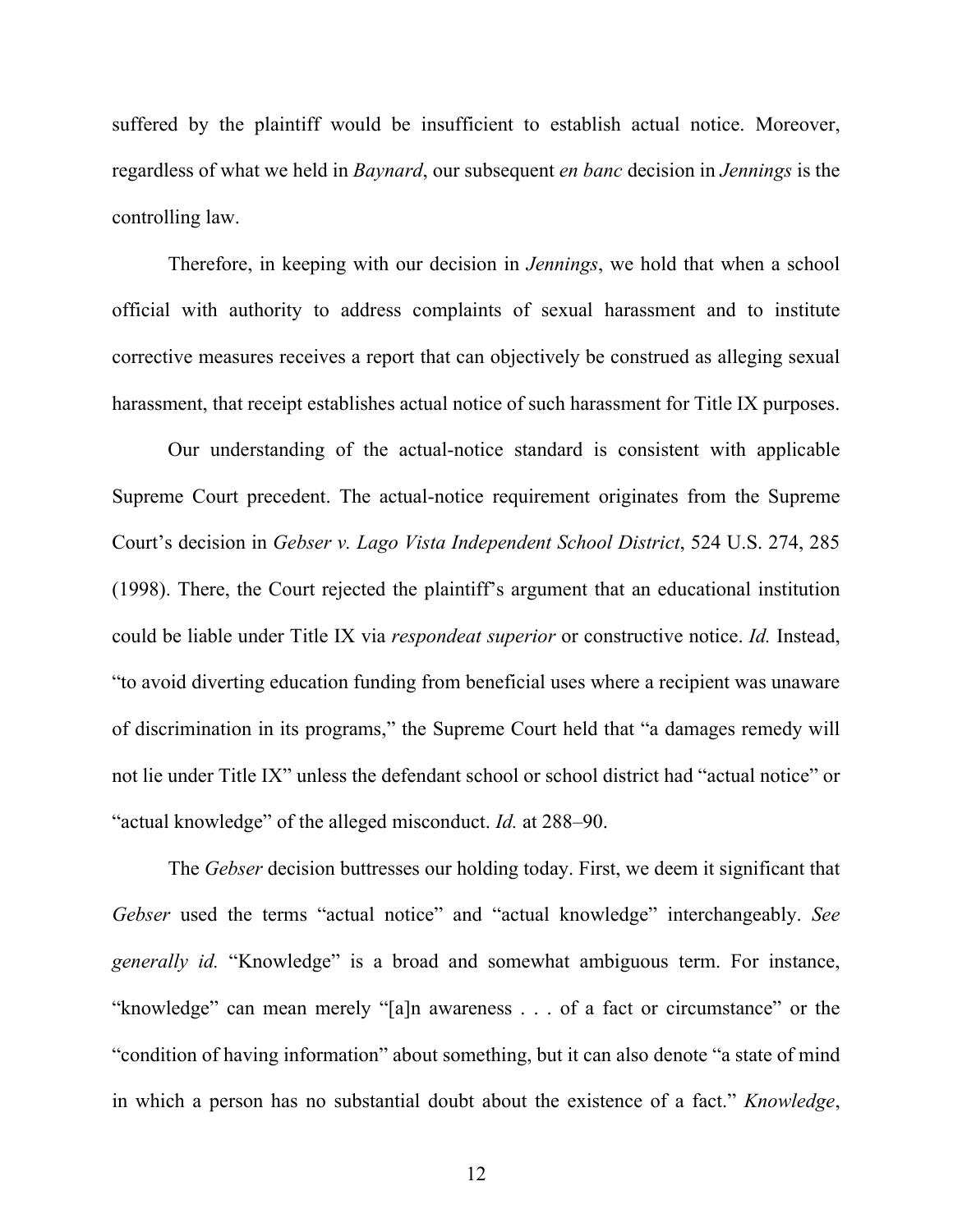Black's Law Dictionary (11th ed. 2019); *Knowledge*, Merriam-Webster Dictionary, https://www.merriam-webster.com/dictionary/knowledge. In other words, the word "knowledge" may describe either an objective condition of having information about something or a subjective condition of understanding or believing in the existence of that thing. In contrast, "notice" has a more specific definition that describes the objective "condition of being warned or notified" of, or having "received information about," a fact or circumstance. *Notice*, Merriam-Webster Dictionary, https://www.merriamwebster.com/dictionary/notice; *Notice*, Black's Law Dictionary.

Given that "knowledge" has several meanings, one of which denotes "notice," the Supreme Court's interchangeable use of those two words in *Gebser* suggests that the more specific term, "notice," is what the Court really meant. Thus, the *Gebser* Court seems to have used both "actual knowledge" and "actual notice" to mean information or notification regarding a fact or condition "given directly to, or received personally by, a party." *Actual Notice*, Black's Law Dictionary.

This reading is reinforced by the Supreme Court's explanation in *Gebser* that to be liable under Title IX, an appropriate school official must be "*advised of*" the alleged misconduct. *Gebser*, 524 U.S. at 290 (emphasis added). To be "advised" of something means to be "inform[ed]" or "give[n] information or *notice*" about it. *Advise*, Merriam-Webster Dictionary, https://www.merriam-webster.com/dictionary/advise (emphasis added). Thus, *Gebser* indicates that a school has actual notice or knowledge when it is informed or notified of the alleged harassment—most likely via a report.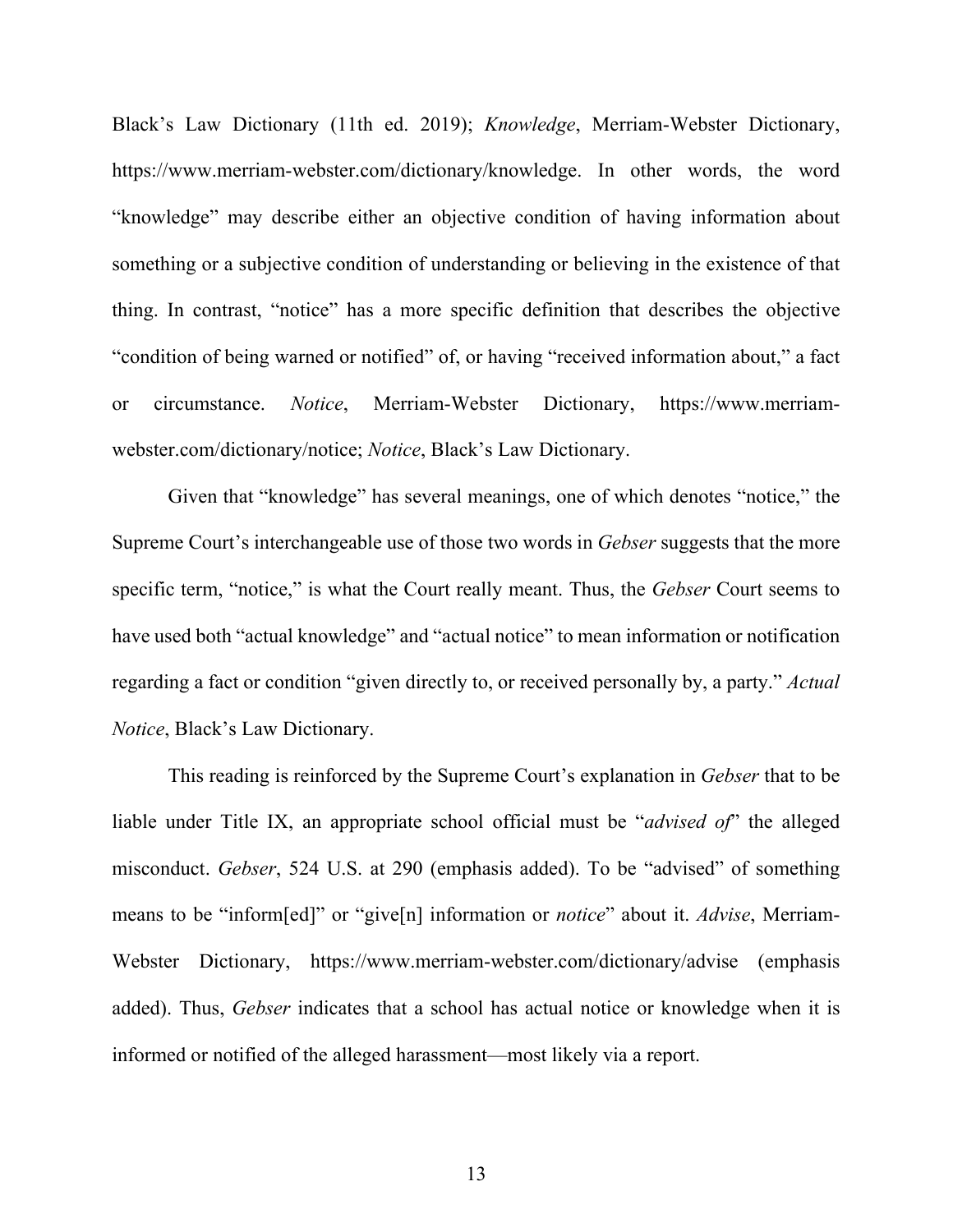The Supreme Court's application of the actual-notice standard to the facts in *Gebser*  confirms this understanding. The Court held that the defendant school district lacked actual notice because a complaint from parents of students other than the plaintiff regarding a teacher's inappropriate comments during class "was plainly insufficient to *alert the principal to the possibility* that [the teacher] was involved in a sexual relationship with [the plaintiff]." *Gebser*, 524 U.S. at 291 (emphasis added). If actual notice means being "alerted" to the "possibility" of sexual harassment occurring, a report alleging such harassment surely is sufficient to establish it.

The Supreme Court's subsequent decision in *Davis v. Monroe County Board of Education* further bolsters this conclusion. There, the Court addressed for the first time a Title IX claim involving student-on-student harassment. *See* 526 U.S. 629 (1999). Importantly, in discussing the deliberate-indifference requirement for Title IX claims, the Court asked "whether [the] petitioner can show that the Board's response to *reports of [the harasser's] misconduct* was clearly unreasonable." *Id.* at 649 (emphasis added). Ultimately, the Court reversed the dismissal of the plaintiff's complaint, finding that she "may be able to show both actual knowledge and deliberate indifference" based on the school board's failure to adequately respond to repeated "complaints" and "allegations" of misconduct. *Id.* at 649, 653–54. Thus, the Supreme Court again indicated that complaints, allegations, or reports of gender-motivated harassment (including sexual harassment) are sufficient to show actual notice for Title IX purposes. *See also Jackson v. Birmingham Bd. of Educ.*, 544 U.S. 167, 180 (2005) (explaining that a school board acting indifferently to a complaint alleging sexual harassment "would likely be liable for a Title IX violation");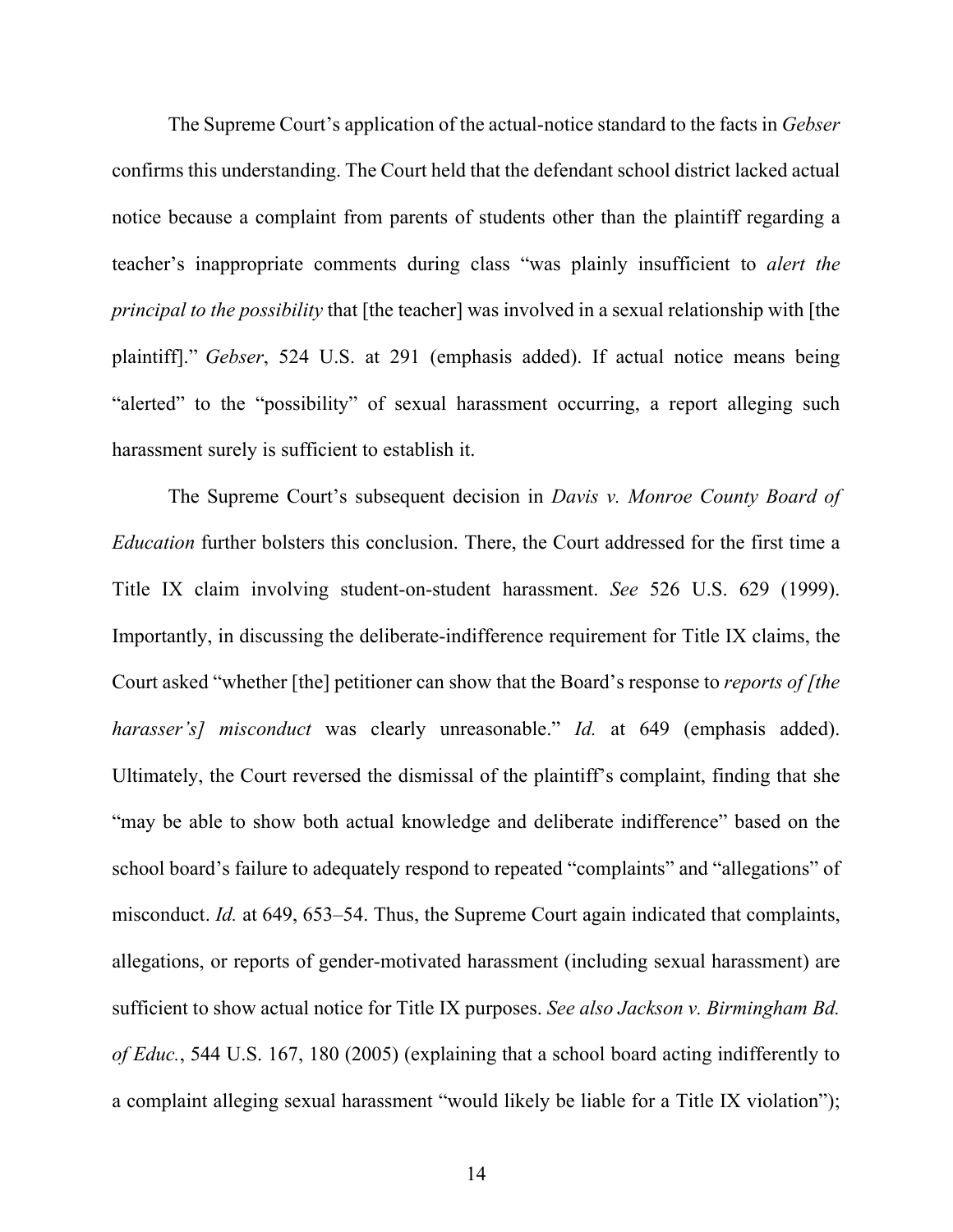*id.* at 181 ("Title IX's enforcement scheme . . . depends on individual reporting because individuals and agencies may not bring suit under the statute unless the recipient has received 'actual notice' of the discrimination.").

Our understanding of actual notice comports with the nearly unanimous view of our sister circuits. The Seventh Circuit has held that "[t]o have actual knowledge of an incident, school officials must have witnessed it *or received a report of it*." *Doe v. Galster*, 768 F.3d 611, 614 (7th Cir. 2014) (emphasis added). Likewise, nearly all other courts of appeals have found actual notice established where the plaintiff or another interested person reported the alleged sexual harassment to a school official with authority to address the alleged harassment and to institute corrective measures. *See, e.g.*, *I.F. v. Lewisville Indep. Sch. Dist.*, 915 F.3d 360, 372 (5th Cir. 2019); *Papelino v. Albany Coll. of Pharmacy of Union Univ.*, 633 F.3d 81, 89–90 (2d Cir. 2011); *Santiago v. Puerto Rico*, 655 F.3d 61, 74 (1st Cir. 2011); *Doe v. Sch. Bd. of Broward Cnty.*, 604 F.3d 1248, 1255 (11th Cir. 2010); *Oden v. N. Marianas Coll.*, 440 F.3d 1085, 1089 (9th Cir. 2006); *Warren ex rel. Good v. Reading Sch. Dist.*, 278 F.3d 163, 173 (3d Cir. 2002); *Vance v. Spencer Cnty. Pub. Sch. Dist.*, 231 F.3d 253, 259 (6th Cir. 2000); *Murrell v. Sch. Dist. No. 1*, 186 F.3d 1238, 1247 (10th Cir. 1999); *see also Escue v. N. Okla. Coll.*, 450 F.3d 1146, 1154 (10th Cir. 2006) ("[T]he actual notice standard does not set the bar so high that a school district is not put on notice until it receives a clearly credible report of sexual abuse from the plaintiffstudent." (citation omitted)). *But see Shrum ex rel. Kelly v. Kluck*, 249 F.3d 773, 780, 782 (8th Cir. 2001) (suggesting that actual knowledge requires conclusive evidence of misconduct).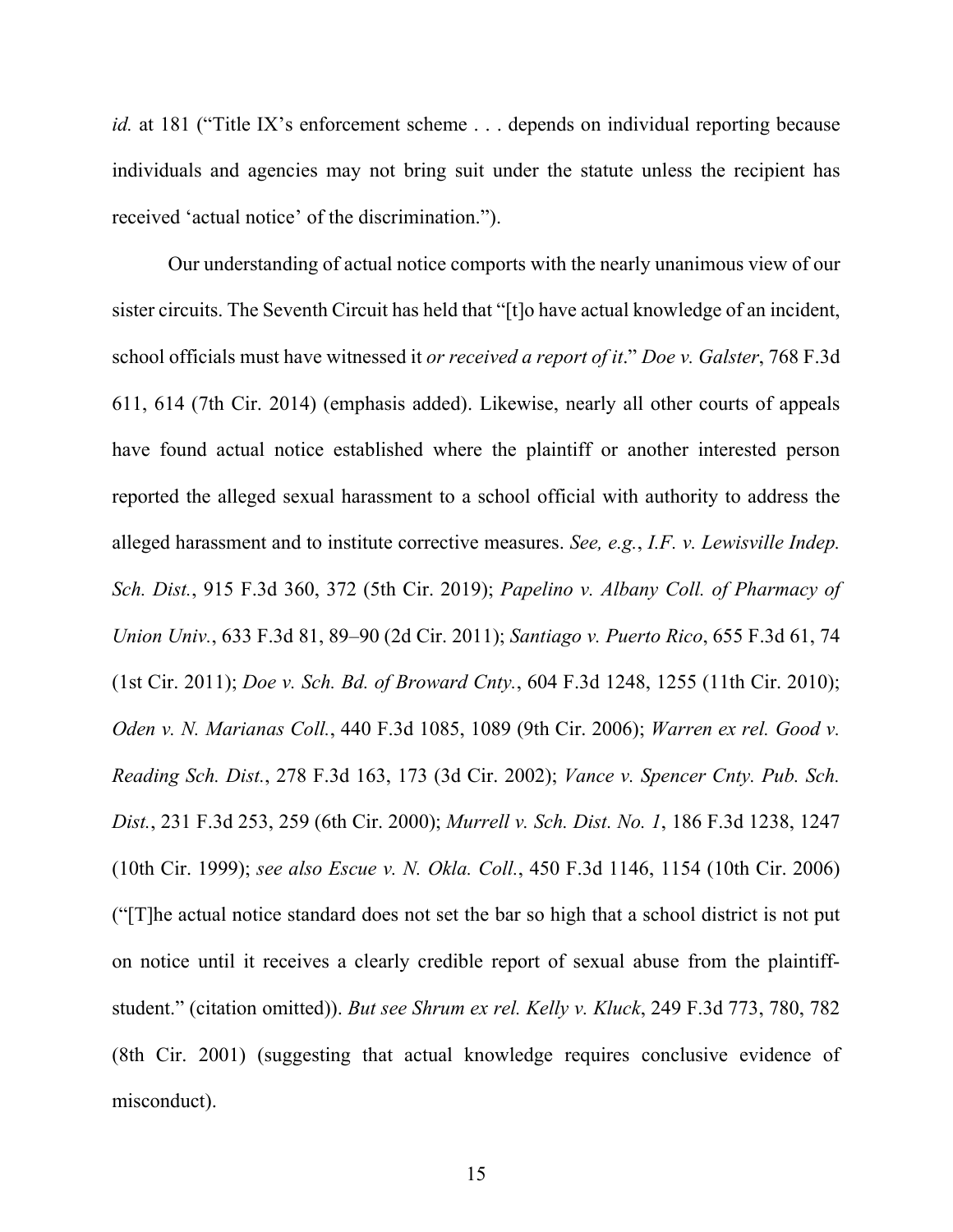As a final note, common sense and public policy considerations further counsel us to hold that a school's receipt of a report or complaint alleging sexual harassment is sufficient to satisfy the actual-notice requirement. As Doe and the amici civil rights groups correctly point out, "[a]ny other rule would lead to absurd results." Opening Br. at 32; *see also* Amicus Br. of Nat'l Women's L. Ctr. at 23–33. If, as the School Board and the amici school board associations claim, actual notice required that an appropriate school official *subjectively* understood the plaintiff's complaint as one alleging sexual harassment, schools involved in Title IX lawsuits could avoid liability simply by arguing that they did not know that the report described sexual harassment. Such a rule would undermine Congress's goal of protecting students from sex discrimination in education, as it would create "perverse incentives" for schools to refrain from training their staff to better identify instances of sexual harassment as well as from investigating reports of harassment—in order to avoid ever acquiring actual notice. Amicus Br. of Nat'l Women's L. Ctr. at 28– 29. Furthermore, "[t]he consequences of [a subjective actual-notice standard] are especially concerning as applied to children, who cannot be expected to articulate the sexual abuse and harassment they suffer in the same words as adults." *Id.* at 25.

To the extent that the School Board suggests that actual notice means a school official's subjective knowledge or conclusion that the alleged sexual harassment actually occurred, such a standard would be even more nonsensical. Under Title IX, a school's actual notice of the alleged sexual harassment is what triggers its duty to investigate. *See Davis*, 526 U.S. at 649–50. It would be illogical to require a school to investigate a complaint alleging sexual harassment only if it has *already* determined that such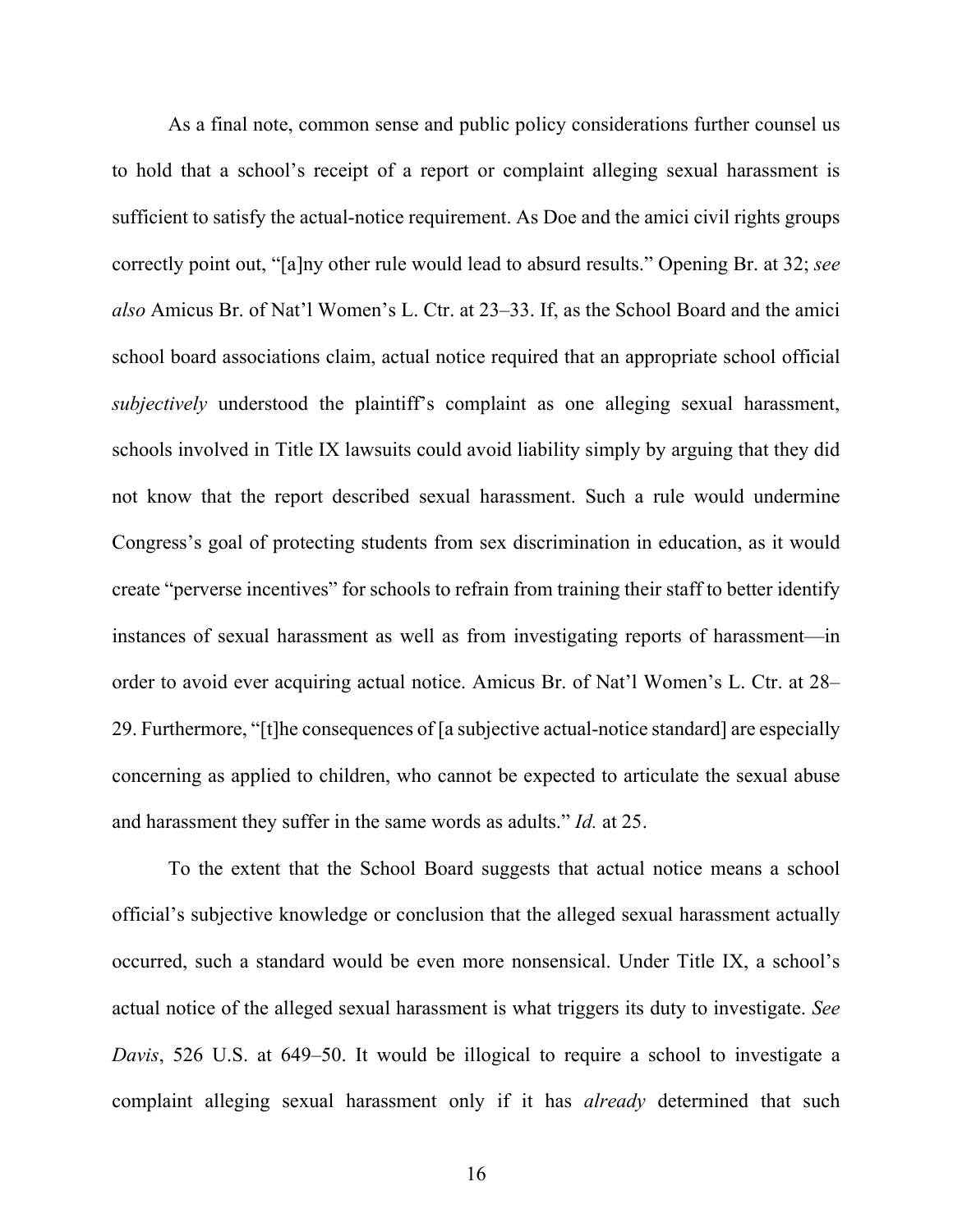harassment did in fact occur. *See* Amicus Br. of Nat'l Women's L. Ctr. at 23–25. As Doe correctly notes, a school's determination as to whether the alleged harassment actually occurred is relevant only to the deliberate-indifference prong, not the actual-notice requirement.

Nor would it make sense to require a student alleging sexual harassment to bear the burden of substantiating their claim with adequate evidence at the time of their initial report, *before* the school undertakes an investigation. The School Board and the amici school board associations contend that allowing a student's unsubstantiated complaint to establish actual notice would mean that schools would be "liabl[e] based on mere gossip or rumor." Response Br. at 40 (emphasis added); *see also* Amicus Br. of Sch. Bd. Ass'ns at 4. This argument is meritless for two reasons. First, it is a straw man. Doe has never argued that a school acquires actual notice whenever a faculty member simply overhears *gossip* or a *rumor* concerning sexual harassment. Rather, she asserts that a school has actual notice when it receives a *report* or *complaint* directly alleging sexual harassment. But more importantly, the School Board's concern is unfounded. Title IX liability requires not only actual notice but also proof of deliberate indifference, which is a high bar. If a school becomes aware of an unsubstantiated allegation of sexual harassment, duly investigates it, and reasonably dismisses it for lack of evidence, the school would not be liable since it did not act with deliberate indifference.

For the foregoing reasons, we hold that a school's receipt of a report or complaint alleging sexual harassment is sufficient to establish actual notice under Title IX. This is an objective inquiry which asks whether an appropriate official in fact received such a report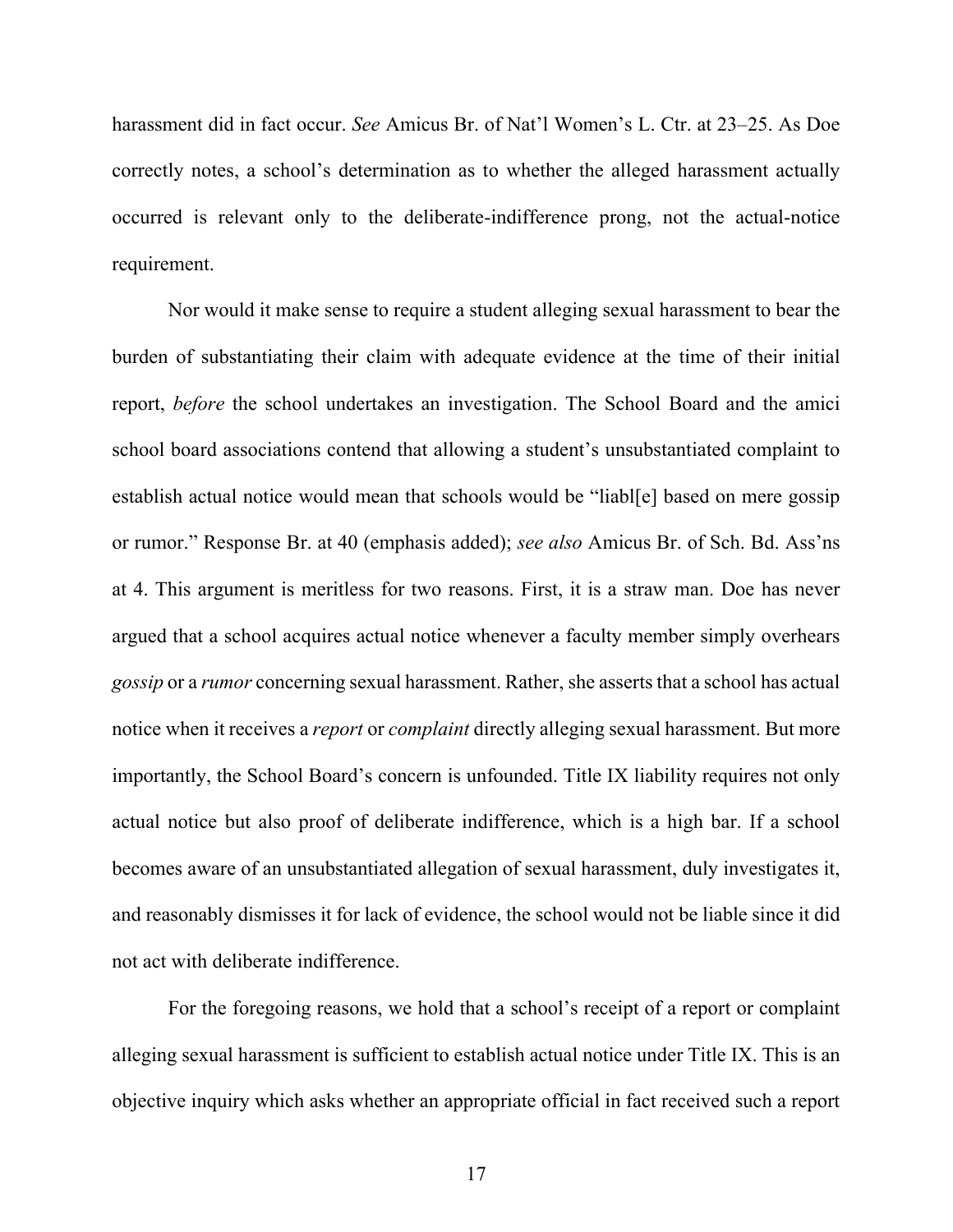or complaint and whether a reasonable official would construe it as alleging misconduct prohibited by Title IX. Having established the appropriate standard, we now proceed to analyze Doe's claim.

C.

Doe argues that the district court erred in denying her motion for a new trial because no evidence in the record supports the jury's verdict that the School Board lacked actual notice of the sexual assault allegations. We agree.

Under Federal Rule of Civil Procedure 59(a), a "court may, on motion, grant a new trial on all or some of the issues . . . after a jury trial, for any reason for which a new trial has heretofore been granted in an action at law in federal court." Fed. R. Civ. P.  $59(a)(1)(A)$ . Despite the permissive language of this Rule, we have interpreted it to require district courts to "set aside the verdict and grant a new trial" where "(1) the verdict is against the clear weight of the evidence, or (2) is based upon evidence which is false, or (3) will result in a miscarriage of justice, even though there may be substantial evidence which would prevent the direction of a verdict." *Minter v. Wells Fargo Bank, N.A.*, 762 F.3d 339, 346 (4th Cir. 2014) (quoting *Knussman v. Maryland*, 272 F.3d 625, 639 (4th Cir. 2001)); *see also Atlas Food Sys. & Servs., Inc. v. Crane Nat. Vendors, Inc.*, 99 F.3d 587, 594 (4th Cir. 1996) (labeling this the "duty" of the district court (quoting *Aetna Casualty & Sur. Co. v. Yeatts*, 122 F.2d 350, 352–53 (4th Cir. 1941), *overruled on other grounds by Gasperini v. Ctr. for Human., Inc.*, 518 U.S. 415 (1996))).

Doe asserts that the jury's finding on actual notice was against the clear weight of the evidence and therefore that the district court should have granted her a new trial. As a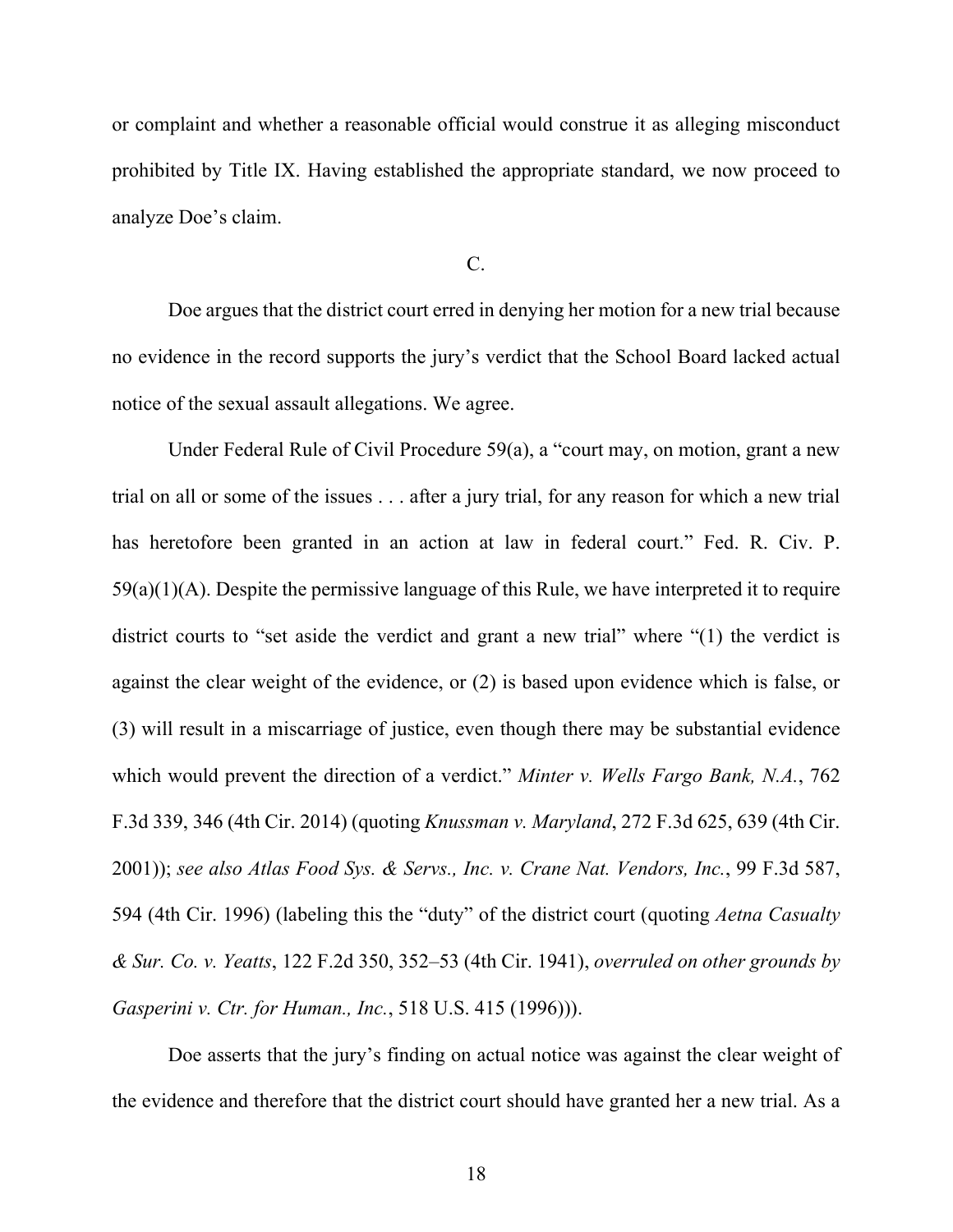general matter, this Court reviews a district court's denial of a motion for a new trial for abuse of discretion. *See Minter*, 762 F.3d at 346. But where, as here, a party did not move for judgment as a matter of law before moving for a new trial, this Court's "scope of review is exceedingly confined, being limited to whether there was *any* evidence to support the jury's verdict, irrespective of its sufficiency." *Id.* at 348 (quoting *Bristol Steel & Iron Works v. Bethlehem Steel Corp.*, 41 F.3d 182, 187 (4th Cir. 1994)). In other words, we must affirm the district court's denial of Doe's motion for a new trial unless "there was an absolute absence of evidence to support" the jury's finding that the School Board lacked actual notice. *Id.* (quoting *Bristol Steel*, 41 F.3d at 187).

While we acknowledge that the applicable standard of review is an extremely stringent one, our review of the trial record leaves no doubt that under the correct actualnotice standard, the jury's finding wholly lacks evidentiary support. The record brims with unrebutted evidence demonstrating that the School Board, through appropriate officials, received multiple reports that objectively provided notice of an allegation that Doe had been sexually assaulted by Smith. To summarize just some of this uncontradicted evidence:

- On March 13, 2017, Doe wrote a statement at Assistant Principal Hogan's request. In that statement—which was later published to the jury at trial—Doe described that Smith "started rubbing [her] legs" and then "proceeded to move [her] hands close to his genitals and then pulled down his pants." J.A. 2515. Doe "moved [her] hand away but he moved [her] hand back onto his genitals." *Id.* She wrote: "I was so shocked and scared that I did not know what to say or do." *Id.* Smith "then started to move his hands towards [her] and [Doe] tried to block him but he still put his hands up [her] shirt and down [her] pants." *Id.*
- At trial, Hogan testified that during the March 13 meeting, Doe stated that she did not think the sexual contact with Smith was consensual—which was also documented in Hogan's own notes from that meeting. During her testimony, Hogan admitted that this statement indicated "a lack of consent." J.A. 1208.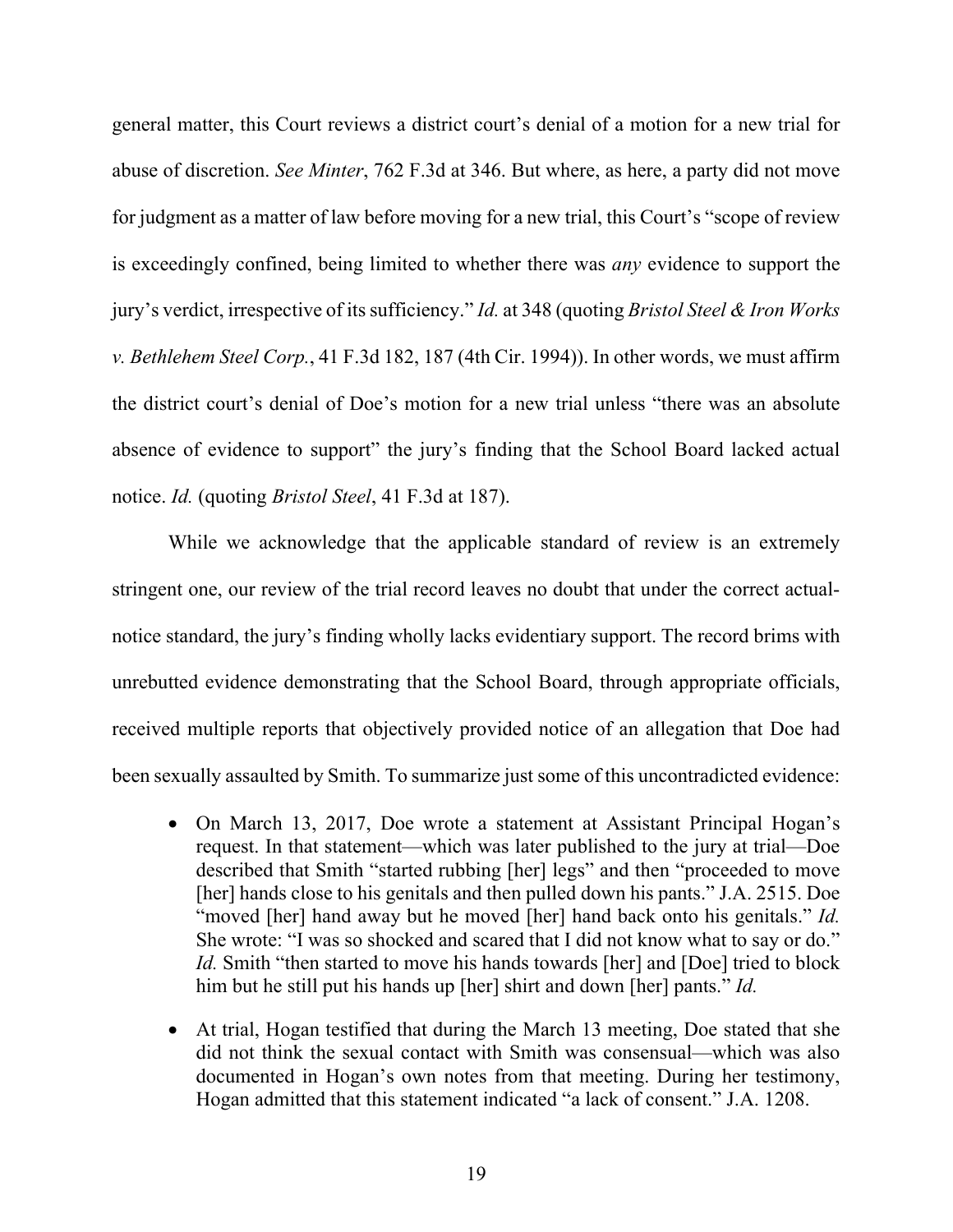- Shortly after her meeting with Doe, Assistant Principal Hogan met with Doe's mother. Both Hogan and Doe's mother testified at trial that during their meeting, Doe's mother stated explicitly that Smith's touching of Doe was nonconsensual and that the incident was "a sexual assault." J.A. 1298–99, 1613.
- School officials also received reports from other members of the school community explicitly alleging that Smith had sexually harassed Doe—including an email from a band student, a written statement from another band student, and an email from a concerned parent of an Oakton alumnus. For example, one bandmate of Doe and Smith sent an email titled "Need to Report Peer Pressure and Sexual Harassment" to an Oakton counselor, who then forwarded the email to Assistant Principals Hogan and Taylor. J.A. 2523–24. The email alleged that Smith pressured Doe into nonconsensual sexual activity.

If these facts do not show that the School Board had actual notice, we don't know what would. Doe clearly conveyed that Smith's touching was unwelcome and nonconsensual, and that she was "shocked and scared." J.A. 2515. And reports from other concerned individuals, including Doe's mother, explicitly described the bus incident as "sexual assault" or "sexual harassment." J.A. 1298–99, 1613, 2523–24. There can simply be no debate that a reasonable official would understand explicit reports of a "sexual assault" or "sexual harassment" as, well, reports of sexual harassment.<sup>[8](#page-19-0)</sup>

<span id="page-19-0"></span><sup>8</sup> Indeed, while officials' *subjective* understanding that an allegation involves sexual harassment is not required, here, it is clear that Hogan actually understood the reports she received as alleging "sexual assault"—providing further proof that a reasonable official would certainly have understood Doe to be alleging sexual harassment. At trial, Hogan admitted that within a few days of the bus incident, she was aware of a "possible" sexual assault. J.A. 1186–87. And according to her testimony, Hogan understood, at the time of her interview with Doe, that if Doe were to press charges, it would be for "[s]exual harassment." J.A. 1213. Hogan also testified that she and Principal Banbury "talked about" whether they "could call [the incident] a sexual assault" based on "the evidence that [they] had." J.A. 1291. Finally, when Doe's mother asserted that Smith's nonconsensual touching was "a sexual assault," Hogan responded that she and the other school administrators "did not come to that same conclusion, that it was a sexual assault." J.A. 1299. All of this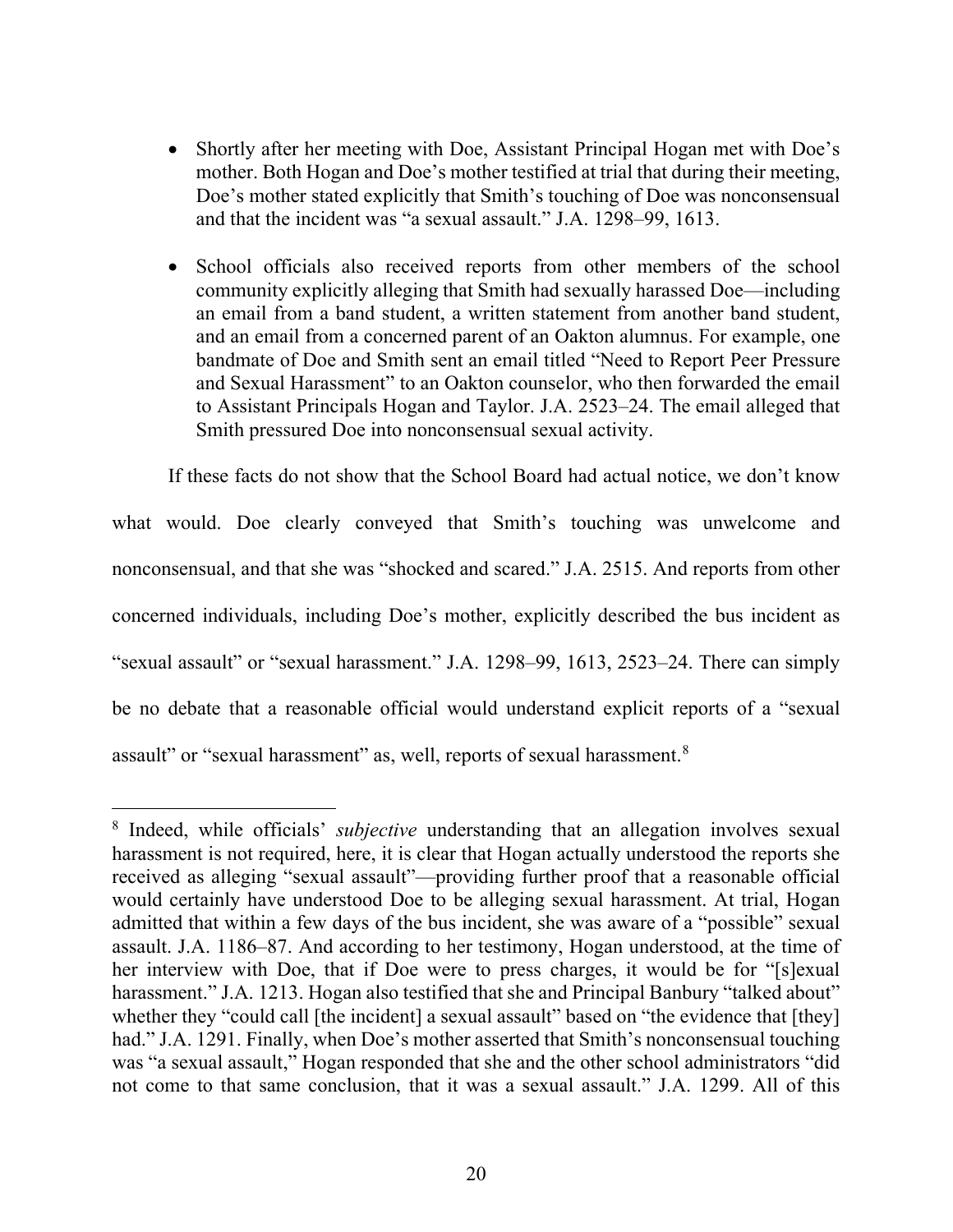In sum, our review of the record compels us to conclude that no evidence supports the jury's finding that the School Board lacked actual notice of the alleged sexual harassment. To the contrary, the record contains extensive evidence confirming that the School Board, through appropriate officials including Assistant Principal Hogan, received multiple reports alleging Smith's sexual assault of Doe. [9](#page-20-0) Therefore, Doe is entitled to a new trial under Rule 59 unless we find alternative grounds for affirming the judgment below.

#### III.

The School Board offers two such grounds, both of which it presented to the district court in its unsuccessful motion for judgment as a matter of law. Specifically, the School Board argues that we should affirm the denial of Doe's motion for a new trial because no reasonable jury could find that (1) the School Board acted with deliberate indifference; or (2) the sexual harassment Doe suffered was so severe, pervasive, and objectively offensive that it deprived her of equal access to the educational opportunities or benefits provided by her school.

We review *de novo* the district court's denial of the School Board's motion for judgment as a matter of law. *Baynard*, 268 F.3d at 234. In doing so, we "must view the

evidence indicates that the School Board was both objectively and subjectively aware that there was an allegation of a sexual assault.

<span id="page-20-0"></span><sup>&</sup>lt;sup>9</sup> We emphasize that we do not impugn the seriousness with which the jury approached this case, and our opinion should not be read as a criticism of the jury. Rather, the jury very likely reached a conclusion devoid of support in the record because it was not properly instructed on the correct legal standard for actual notice.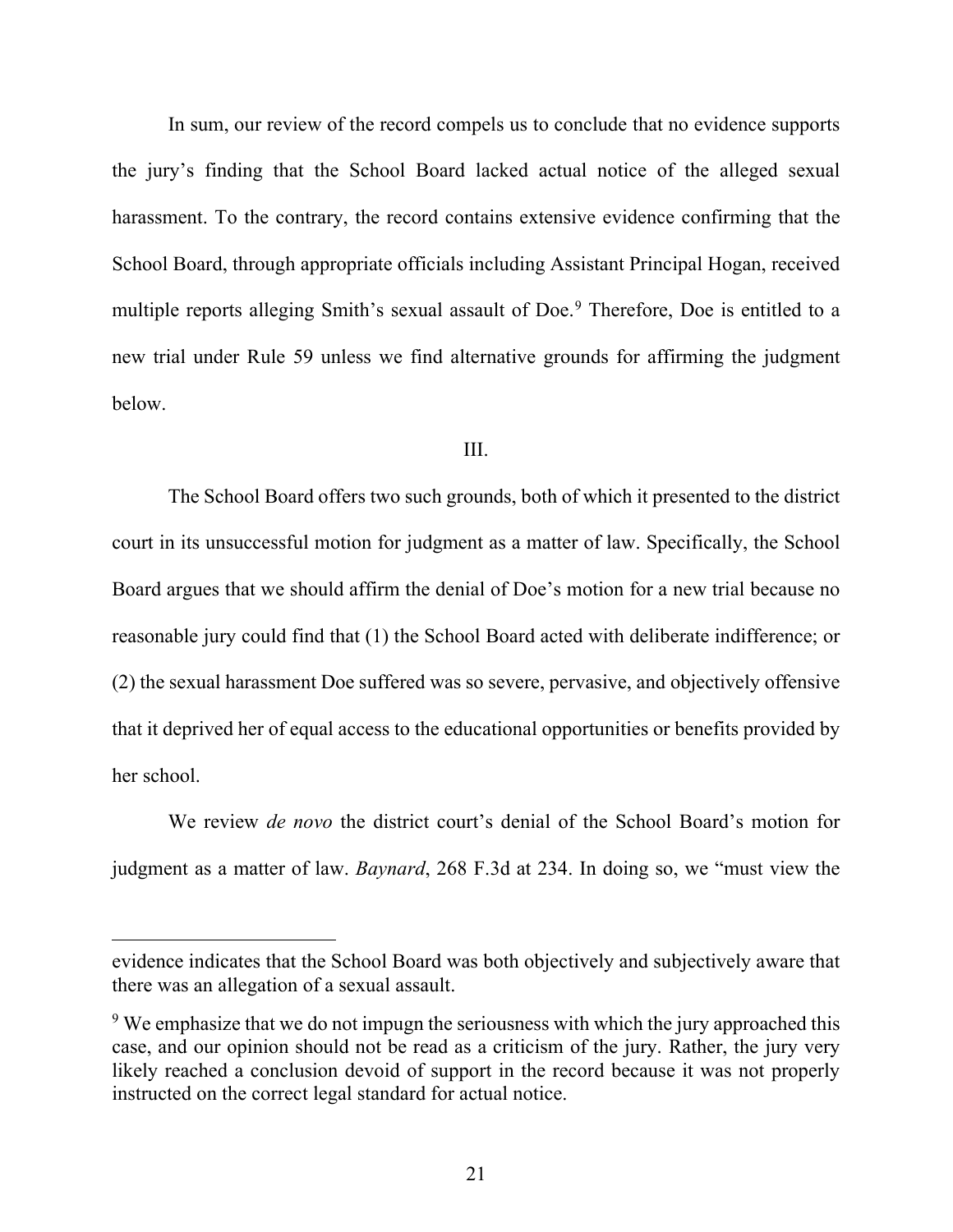evidence in the light most favorable to [Doe], the nonmovant, and draw all reasonable inferences in [her] favor without weighing the evidence or assessing the witnesses' credibility." *Id.* at 234–35. Ultimately, we must reject the School Board's arguments unless no reasonable jury could rule in Doe's favor on one or both of the two issues raised— deliberate indifference and deprivation of access to educational opportunities or benefits.<sup>[10](#page-21-0)</sup>

*Id.*

<span id="page-21-0"></span><sup>&</sup>lt;sup>10</sup> The School Board did not cross-appeal from the district court's denial of its motion for judgment as a matter of law—which makes sense, as it prevailed before the jury. Because the School Board does not seek to modify the district court's judgment, it may rely on "any matter appearing in the record in support of the judgment" without filing a cross-appeal. *Blum v. Bacon*, 457 U.S. 132, 137 n.5 (1982). But because the School Board did not crossappeal, we are not directly reviewing the district court's denial of judgment as a matter of law.

Nevertheless, we deem it appropriate to evaluate the School Board's alternative arguments as if the School Board were appealing from that denial. Generally, a party can challenge the jury's verdict in one of two ways—"[t]he party may assert that the proceeding was in some fashion so tainted with error that the party should be given a new trial, or it may assert that its opponent's evidence failed to create an issue on which reasonable persons could differ, and that as a matter of law the dissatisfied party should be awarded judgment as a matter of law." 20 Charles Alan Wright & Mary Kay Kane, FED. PRAC. & PROC. DESKBOOK § 101 (2d ed.).

Here, we are faced with a unique posture, in which the School Board—despite having prevailed at trial—challenges two specific findings of the jury in its opposition to Doe's appeal seeking a new trial. Given that the School Board is obviously not seeking a new trial, its attack on the jury findings should be construed as a request for judgment as a matter of law. *See id.* Indeed, the parties agree that we should apply the judgment-as-amatter-of-law standard here. Moreover, it would hardly be fair to affirm the judgment below on an alternative ground—and effectively overturn a jury finding—unless no reasonable jury could find for Doe on that issue.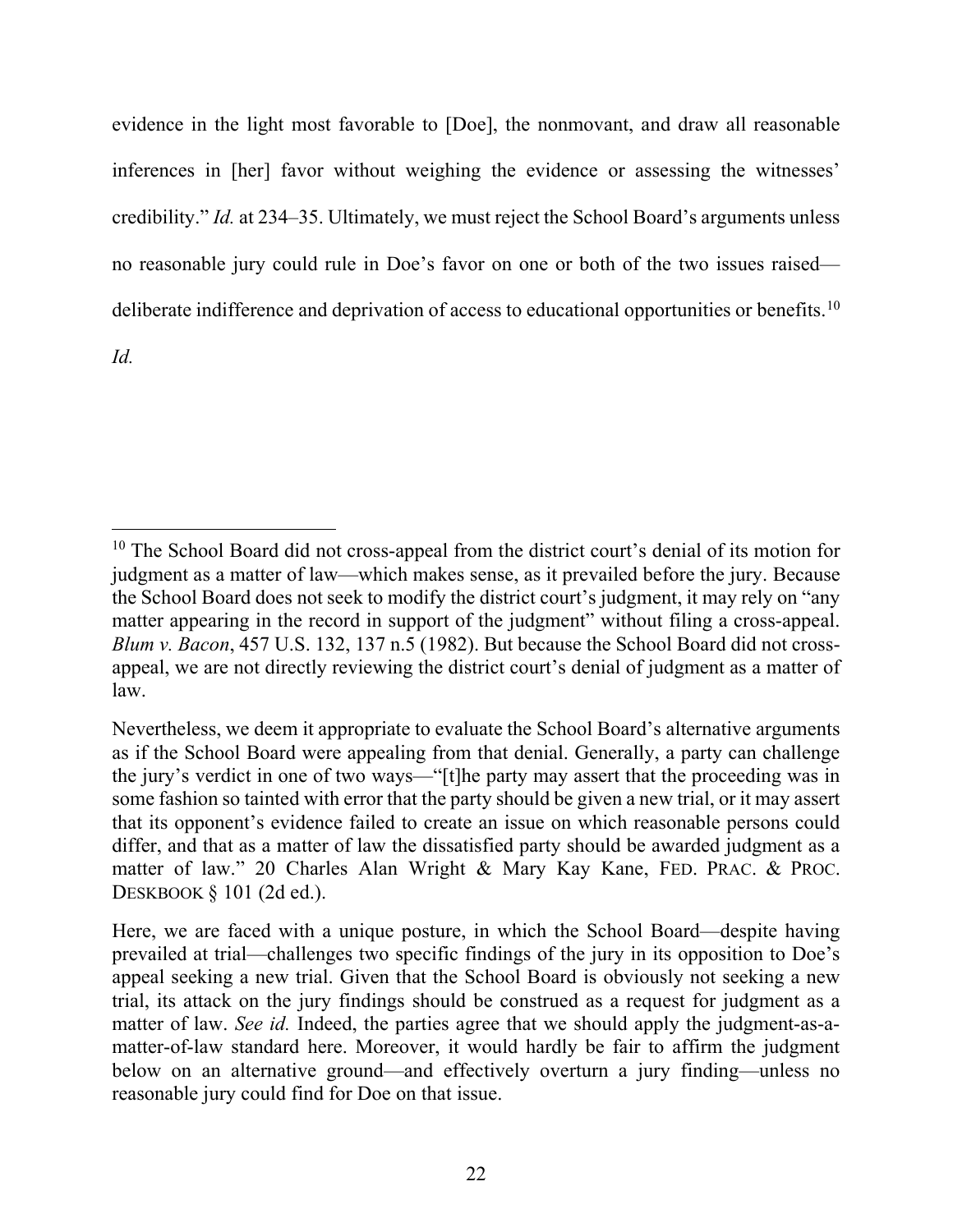As explained below, we conclude that a reasonable jury could find for Doe on both issues. Therefore, neither of the two grounds offered by the School Board precludes us from granting Doe a new trial.

A.

The School Board first argues that no reasonable jury could find that it acted with deliberate indifference—a question that the jury below did not reach. Under Title IX, a school acts with deliberate indifference where its "response to the [alleged] harassment or [the] lack [of any such response] is clearly unreasonable in light of the known circumstances." *Davis*, 526 U.S. at 648. While deliberate indifference is a high standard that requires more than a showing of mere negligence, *see Baynard*, 268 F.3d at 236, "halfhearted investigation or remedial action will [not] suffice to shield a school from liability," *S.B. ex rel. A.L. v. Bd. of Educ. of Harford Cnty.*, 819 F.3d 69, 77 (4th Cir. 2016).

Here, various evidence in the record, when considered together in the light most favorable to Doe, could persuade a reasonable jury to find that the School Board acted with deliberate indifference. To summarize some of that evidence:

- Despite having received reports alleging that Doe experienced nonconsensual sexual touching on the bus ride to Indianapolis, school officials, including Assistant Principal Taylor, took no action to protect Doe or to offer emotional support to her during the five-day trip. Nor did any school official ever reach out to Doe, check in on her, or notify her parents about the alleged incident.
- Instead, school officials, including Principal Banbury, made inappropriate jokes about the reported incident. For example, when Assistant Principal Taylor emailed Banbury asking how many inches of snow Oakton was expected to get in the coming days, Banbury responded, "How many inches under the blanket or on the ground?" J.A. 2494; *see also* J.A. 994–95 (Banbury admitting during trial that this comment was alluding to "Doe stroking [] Smith's penis" under the blanket and thus was "inappropriate").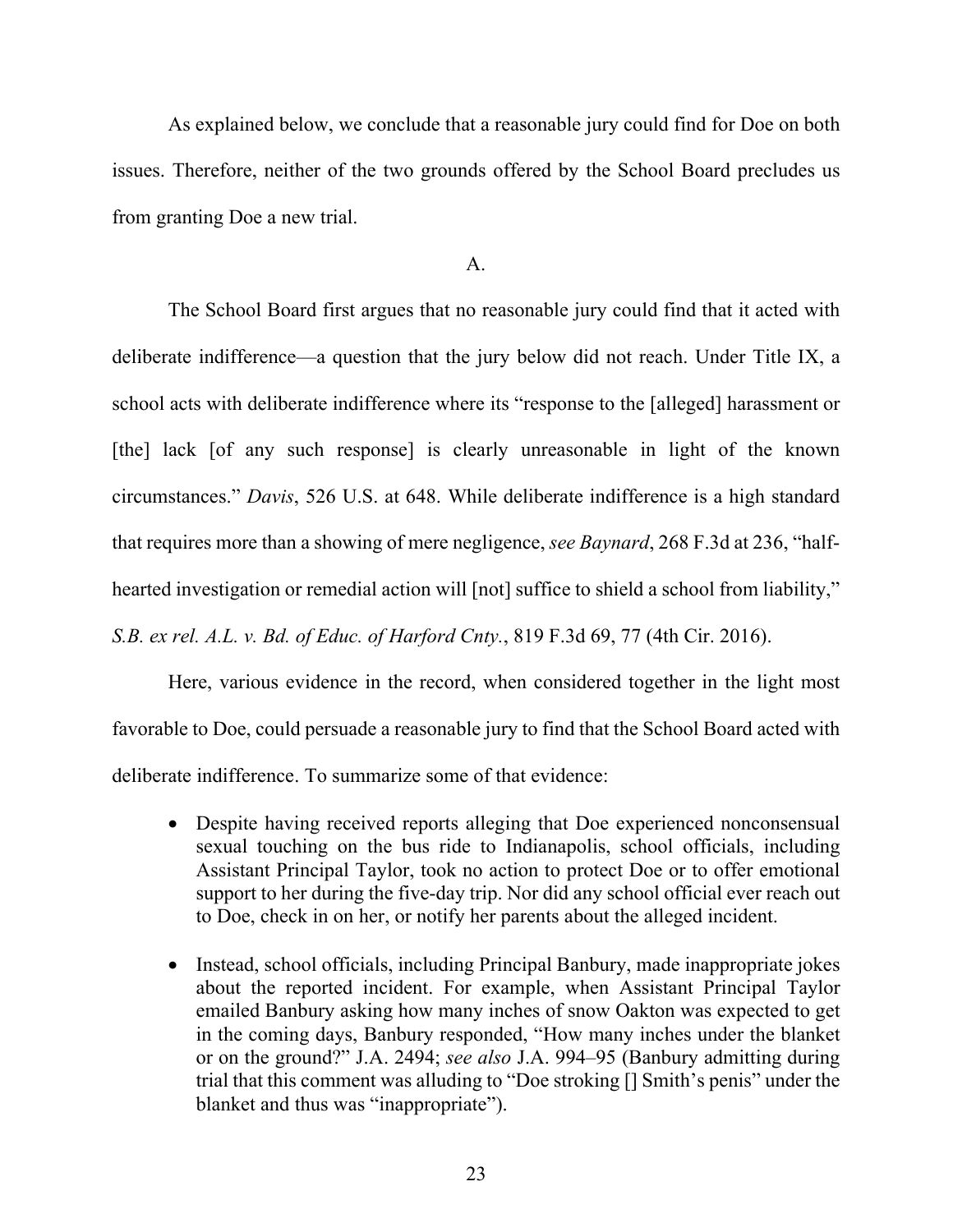- Doe testified at trial that when she met with Assistant Principal Hogan and Safety and Security Specialist Baranyk after the band trip, Baranyk tried to dissuade her from taking any legal action, telling her that "there was really nothing [she] could do" and that "the school wasn't liable for anything." J.A. 1745.
- Doe further testified that during the same meeting, Baranyk asked her a number of accusatory questions, including what she was wearing and why she did not scream during the bus incident. When Doe responded that she did not scream because she "was on a bus with . . . 60 people that [she] had known for most of [her] high school years" and did not want to be embarrassed, Baranyk asked her in a sarcastic manner, "Oh, well, how do you feel now?" J.A. 1745–46. While Baranyk was asking these questions, Hogan just "sat there for the most part." *Id.*  At trial, Doe testified that the school officials "made [her] feel like [she] was in the wrong" and they did not believe her story. *Id.* at 1747–48. Doe also described their demeanor and tone toward her as "angry" and "menacing." *Id.*
- Despite the multiple reports that Smith had sexually assaulted Doe, school officials, including Assistant Principal Hogan, discussed with Doe, *but not with Smith*, the possibility of being disciplined for engaging in sexual activity on a school trip.
- Although Assistant Principal Hogan interviewed Doe, Smith, and two of their bandmates who also went on the trip, she never spoke with other students who were identified as potential sources of information about the bus incident and Doe's demeanor in the immediate aftermath of the incident.
- In concluding that there was insufficient evidence indicating Smith had sexually assaulted Doe, Assistant Principal Hogan seemingly relied in large part on the fact that at the time Smith began to touch Doe, her head was rested on his shoulder and she was wearing his hat. During the trial, Hogan testified that she believed "those things[,] . . . for an 18-year-old boy, [were] signs that [Doe was] a willing participant." J.A. 1286. Hogan's testimony suggested that the assistant principal either gave little weight to or did not really believe Doe's vital statement that she tried to block Smith from touching her and pulled her hand away—presumably because Smith denied its truth. But notably, Smith acknowledged at trial that he was not entirely truthful during his meeting with Hogan, as he initially denied ever grabbing or touching Doe on the bus, only to change his story and admit it later.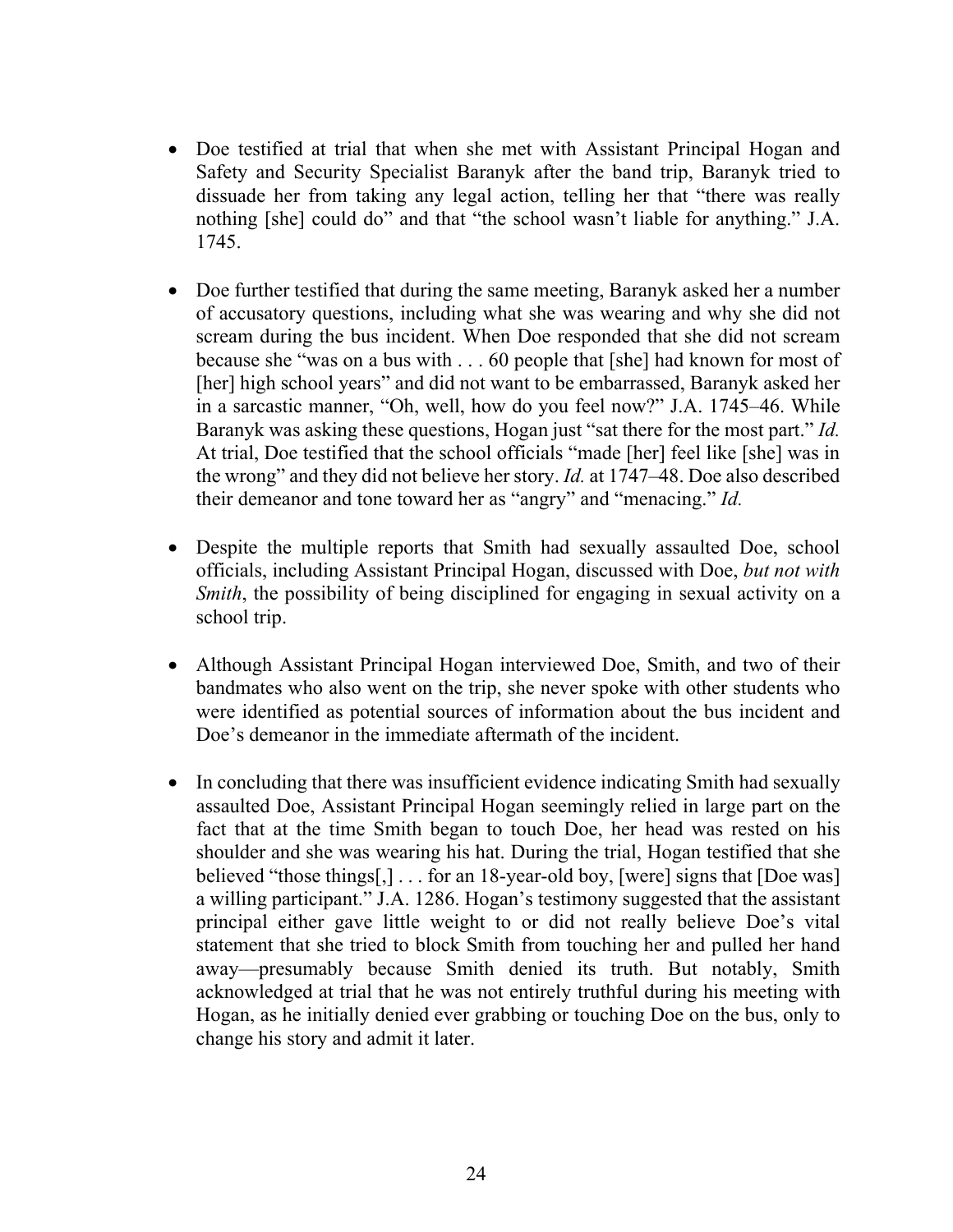Based on this evidence, a reasonable jury could draw any number of conclusions that would support a finding of deliberate indifference. For instance, a jury could reasonably conclude that the school officials improperly trivialized and dismissed the reports of sexual assault; that they simply assumed, without adequate investigation, that the bus incident was a consensual sexual encounter between teenagers; that they neglected to take even the minimal step of checking in on Doe to make sure she was okay; that they tried to sweep the reports under the rug so as not to cause trouble for Smith, one of their star students who went on to attend a prestigious public university; that they engaged in a "blame-the-victim" mentality in investigating and dealing with the bus incident; or that their decision to believe Smith's story over Doe's—even after Smith had initially lied to them about whether he had touched Doe—was likely attributable to bias.

Accordingly, we conclude that, faced with the evidence described above, a reasonable jury could find that the School Board's response to the alleged sexual assault was clearly unreasonable.<sup>[11](#page-24-0)</sup> Even though the jury, after a new trial, could weigh all of the evidence and find there to be no deliberate indifference, we believe affirming the denial of a new trial on this alternative ground is unwarranted at this stage. Therefore, we reject the School Board's argument that the lack of deliberate indifference provides an alternative ground for affirming the denial of Doe's motion for a new trial.

<span id="page-24-0"></span><sup>&</sup>lt;sup>11</sup> We acknowledge that the record also contains evidence showing that the school provided a number of accommodations requested by Doe and her parents in the months after the alleged sexual assault. However, when the record as a whole is viewed in the light most favorable to Doe, such accommodations do not provide us a sufficient basis for concluding that no reasonable jury could find deliberate indifference here.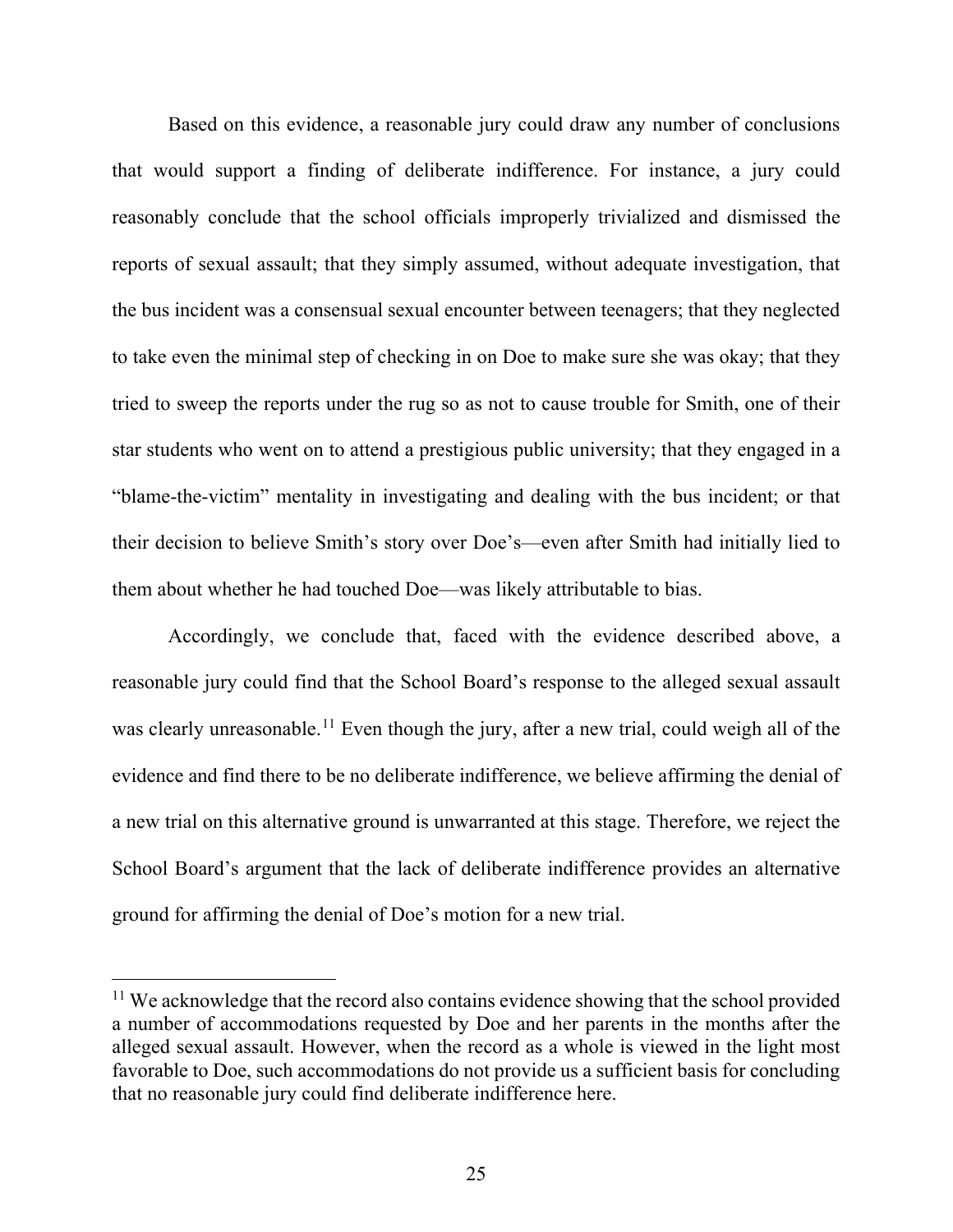For his part, our dissenting colleague argues that as a matter of law, the School Board cannot be found deliberately indifferent under Title IX because school officials received notice of the alleged sexual harassment "only after the fact," and "no school conduct, or lack thereof, caused any [further or continued] sexual harassment" of Doe. Dissenting Op. at 38 (emphasis removed). However, contrary to our dissenting colleague's assertion, Title IX liability based on student-on-student harassment is not necessarily limited to cases where such harassment "occur[s] after [the school] receives notice" and is "caused" by the school's own post-notice conduct. *Id.*

In *Davis*, the Supreme Court explained that an educational institution could be liable under Title IX not only where its deliberate indifference "'cause[s] [students] to undergo' harassment," but also where such indifference "make[s] them liable or vulnerable" to harassment. *Davis*, 526 U.S. at 645 (second alteration in original). And under the latter theory of liability, "other courts have found (or countenanced the possibility of finding) Title IX liability, even though the plaintiff alleged only a single incident of pre-notice harassment." *Fitzgerald v. Barnstable Sch. Comm.*, 504 F.3d 165, 172 (1st Cir. 2007), *rev'd and remanded on other grounds*, 555 U.S. 246 (2009); *Williams v. Bd. of Regents of Univ. Sys. of Ga.*, 477 F.3d 1282, 1295–97 (11th Cir. 2007). [12](#page-25-0) Notably, the First Circuit has

<span id="page-25-0"></span> $12$  Courts of appeals have actually divided on the issue of whether a single, isolated incident of pre-notice harassment may be sufficient to trigger Title IX liability. The First and Eleventh Circuits have indicated that such an incident, if serious enough, would be sufficient. *See Fitzgerald*, 504 F.3d at 172–73 (1st Cir.); *Williams*, 477 F.3d at 1295–97 (11th Cir.). On the other hand, the Eighth, Ninth, and Tenth Circuits have held that *post*notice harassment is required to show a school's deliberate indifference. *See K.T. v. Culver-*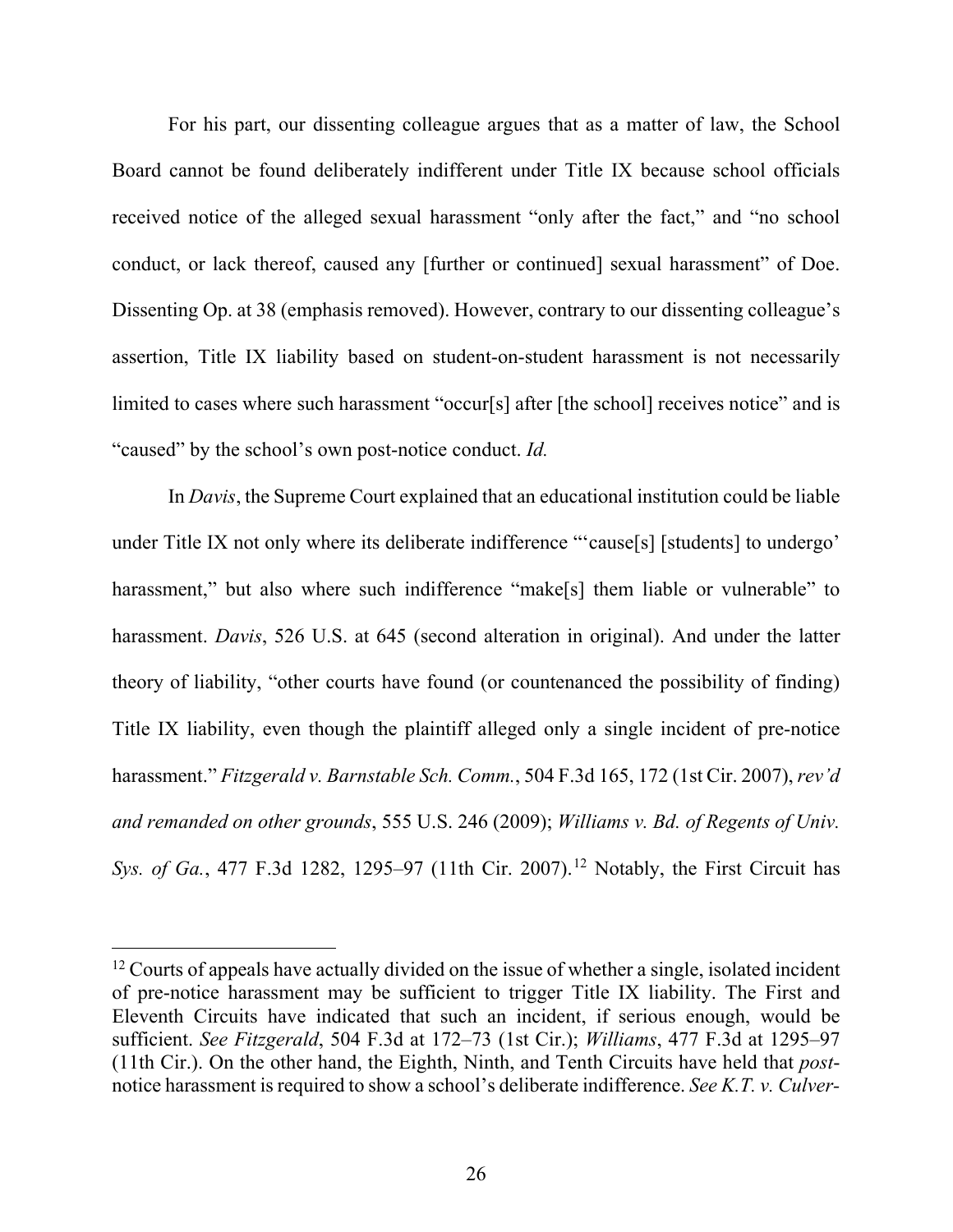emphasized that a single instance of pre-notice, student-on-student harassment could "form a basis for Title IX liability if that incident were vile enough and the institution's response, after learning of it, unreasonable enough to have the combined systemic effect of denying access to a scholastic program or activity." *Fitzgerald*, 504 F.3d at 172–73.

We agree with the First and Eleventh Circuits that a school may be held liable under Title IX based on a single, pre-notice incident of severe sexual harassment, where the school's deliberate indifference to that incident made the plaintiff more vulnerable to future harassment, or otherwise had "the combined systemic effect of denying [equal] access to a scholastic program or activity." *Id.* This reading of Title IX is consistent with the plain language of the statute, which reads: "No person in the United States shall, on the basis of sex, be excluded from participation in, be denied the benefits of, or be subjected to discrimination under any education program or activity receiving Federal financial assistance." 20 U.S.C. § 1681(a). As the Supreme Court noted in *Davis*, "[t]he statute makes clear that, whatever else it prohibits, *students must not be denied access to educational benefits and opportunities on the basis of gender*." *Davis*, 526 U.S. at 650 (emphasis added).

Even a single incident of sexual harassment, if sufficiently severe, can inflict serious lasting harms on the victim—physical, psychological, emotional, and social. And where such harms deprive the victim of the ability to fully participate in or to benefit from the

*Stockton Coll.*, 865 F.3d 1054, 1058 (8th Cir. 2017); *Escue*, 450 F.3d at 1156 (10th Cir.); *Reese v. Jefferson Sch. Dist. No. 14J*, 208 F.3d 736, 740 (9th Cir. 2000).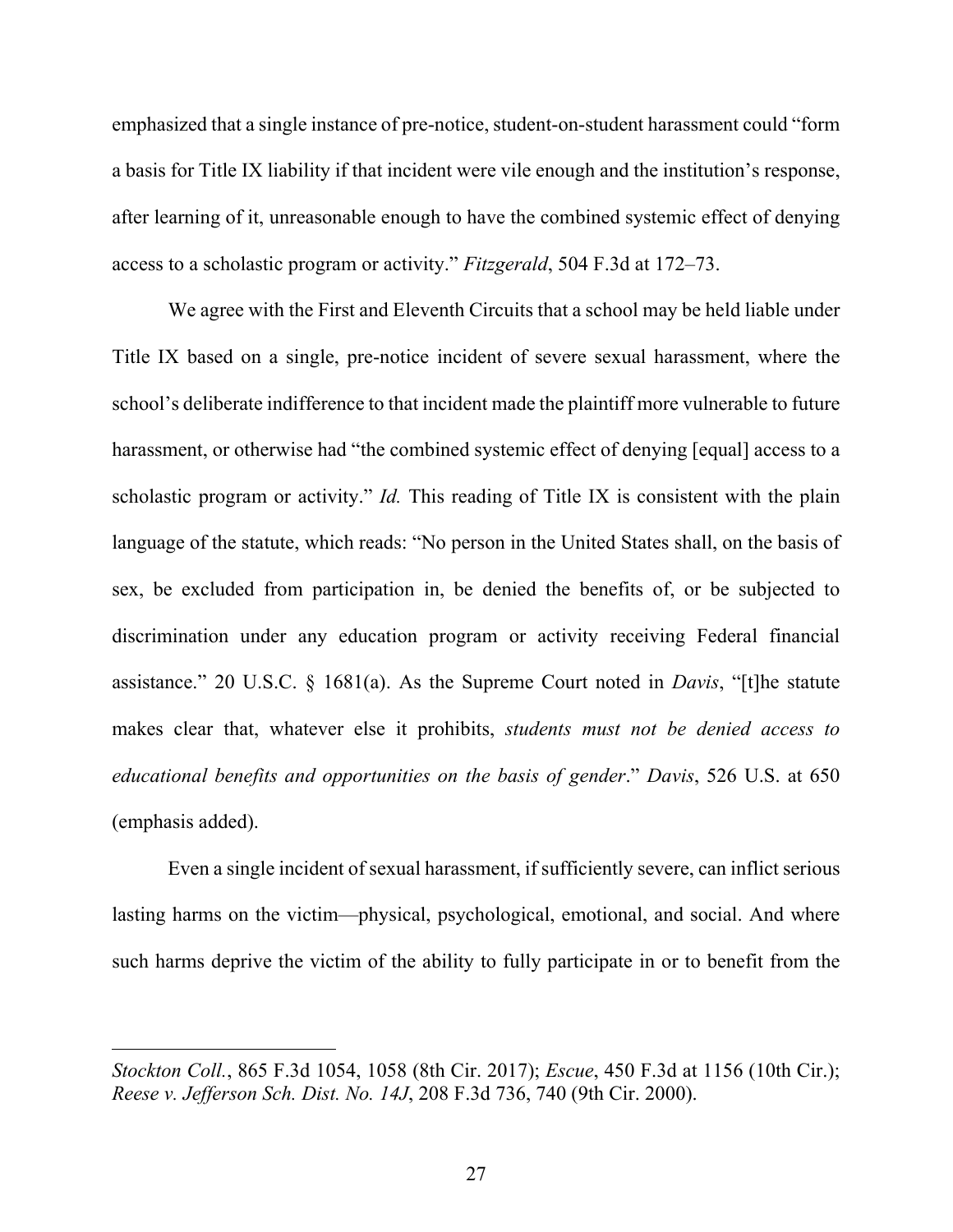educational opportunities provided by their school, and where this deprivation remains unremedied or is compounded as a result of the school's deliberate indifference, the victim surely is "denied access to educational benefits and opportunities on the basis of gender" which Title IX clearly prohibits. *Id.* In such situations, the school's inadequate response to the alleged sexual harassment leaves the victim more vulnerable to further harassment.

Thus, we hold that a school may be held liable under Title IX if its response to a single incident of severe sexual harassment, or the lack thereof, was clearly unreasonable and thereby made the plaintiff more vulnerable to future harassment or further contributed to the deprivation of the plaintiff's access to educational opportunities. Because we conclude that a reasonable jury could make such a finding in this case, we decline to affirm the district court's judgment based on a lack of deliberate indifference.

### B.

The School Board also asserts that we should affirm the judgment below because, as a matter of law, Doe was not deprived of equal access to the educational opportunities or benefits provided by her school. Because the jury specifically found that the alleged sexual assault occurred and that it caused such a deprivation for Doe, the School Board asks us to conclude that the jury's findings on those points were unreasonable. Again, we reject the School Board's argument as meritless.

First, the School Board misconstrues the law by claiming that *its own response* to the alleged sexual harassment did not exclude Doe from any educational opportunities or benefits. But the Supreme Court has explained that a Title IX plaintiff must establish "*sexual harassment* . . . that is so severe, pervasive, and objectively offensive that it can be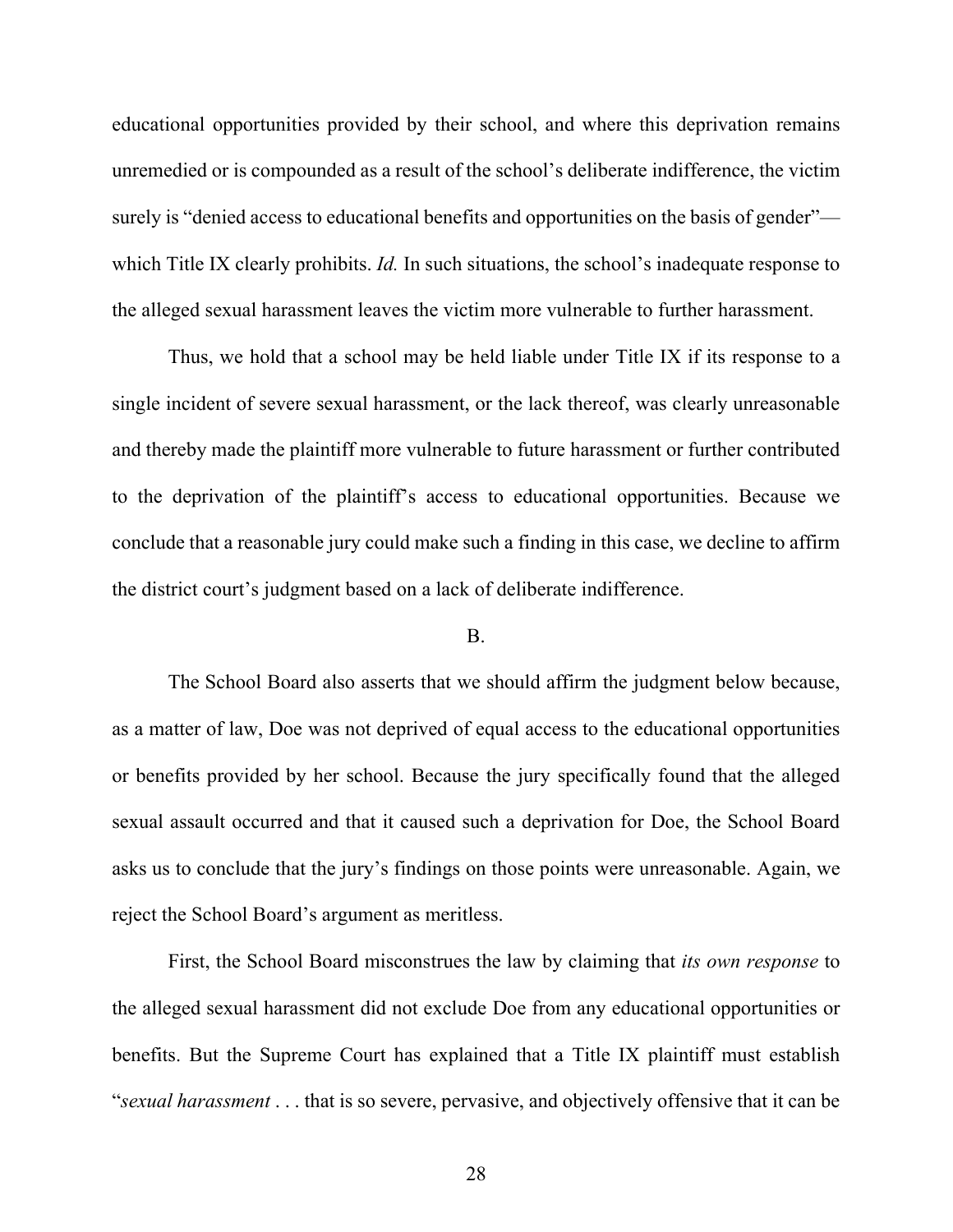said to deprive the [plaintiff] of access to the educational opportunities or benefits provided by the school." *Id.* at 650–51 (emphasis added). In other words, the main object of inquiry for this prong is the alleged sexual harassment, rather than the defendant's response thereto. *See id.*; *see also Jennings*, 482 F.3d at 696–99. Indeed, the latter is relevant only to the issue of deliberate indifference. Thus, to the extent that the School Board claims it did not bar Doe's access to educational opportunities, its argument is misguided.

But more importantly, we conclude that the record, viewed in the light most favorable to Doe, could lead a reasonable jury to find in Doe's favor on this issue. In *Jennings*, we explained that a victim of sexual harassment may be deprived of access to educational opportunities or benefits in at least three different ways: if the harassment (1) "results in the physical exclusion of the victim from an educational program or activity"; (2) "'so undermines and detracts from the victim['s] educational experience' as to 'effectively den[y her] equal access to an institution's resources and opportunities'"; or (3) "has 'a concrete, negative effect on [the victim's] ability' to participate in an educational program or activity." *Jennings*, 482 F.3d at 699 (alterations in original) (quoting *Davis*, 526 U.S. at 650–51, 654). In assessing whether the alleged harassment caused such a deprivation, the factfinder must consider all of the "surrounding circumstances" and use "[c]ommon sense[] and an appropriate sensitivity to social context" to "identify objectively hostile or abusive conduct." *Id.* at 696 (first quoting *Davis*, 526 U.S. at 651; then quoting *Oncale v. Sundowner Offshore Servs., Inc.*, 523 U.S. 75, 82 (1998)).

Here, Doe's testimony and evidence, if credited, indicate that she was a victim of a serious sexual assault, during which Smith—without Doe's consent—touched her intimate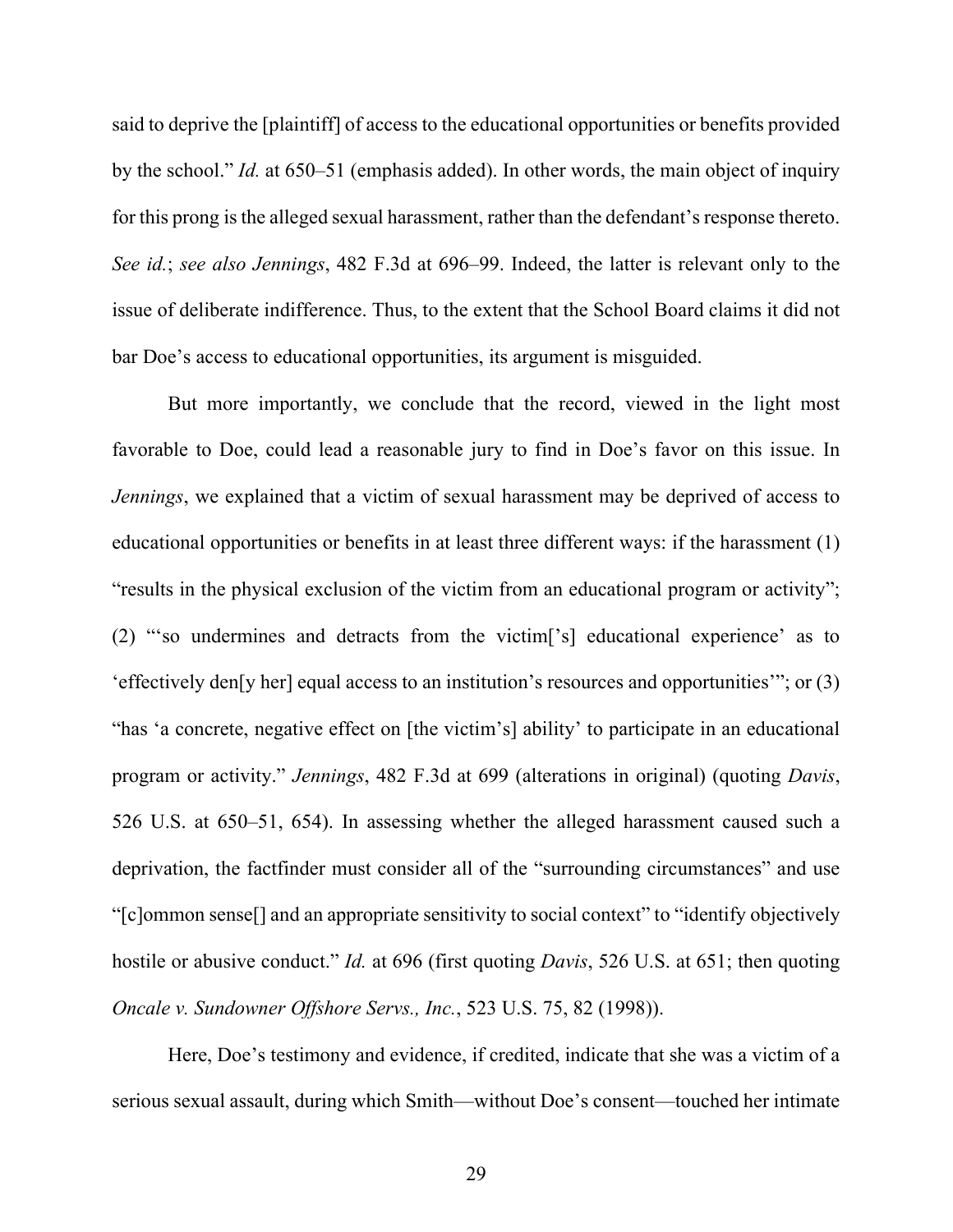body parts under her clothes, digitally penetrated her vagina, and forced her to pleasure him by stroking his penis. One can hardly dispute that such sexual violence, which would constitute a criminal offense in most, if not all, jurisdictions, would have a severe and traumatic impact on any high school student.[13](#page-29-0) Indeed, in *Jennings*, we held that a jury could reasonably find that the "verbal sexual abuse" allegedly suffered by the collegestudent plaintiff "was sufficiently severe or pervasive to" deprive her of equal access to educational opportunities or benefits. *Id.* at 698–99. While the damaging effects of verbal sexual harassment may equal or even exceed those of physical sexual assault in certain cases, we believe a reasonable jury could conclude that the sexual violence Doe allegedly suffered was *at least* as severe, offensive, and harrowing as the verbal harassment experienced by the plaintiff in *Jennings*. [14](#page-29-1) *See also Davis*, 526 U.S. at 653–54 (holding that the plaintiff sufficiently alleged actionable sexual harassment where her minor daughter suffered "objectively offensive touching" that amounted to "criminal sexual misconduct").

<span id="page-29-0"></span><sup>13</sup> *See* 6A C.J.S. Assault § 73 (updated June 2021) (defining "criminal battery" as "harmful or offensive touching"); 87 A.L.R.3d 1250 (originally published in 1978) (defining the offense of "sexual battery"); *see also Rape*, Fed. Bureau of Investigation, https://ucr.fbi.gov/crime-in-the-u.s/2013/crime-in-the-u.s.-2013/violent-crime/rape (defining rape as the "[p]enetration, no matter how slight, of the vagina or anus with any body part or object, or oral penetration by a sex organ of another person, without the consent of the victim").

<span id="page-29-1"></span> $14$  Generally speaking, while federal and state laws criminalize physical sexual assault, they prescribe only civil remedies for verbal sexual harassment. *See Overview of Rape and Sexual Violence*, Nat'l Inst. Just., U.S. Dep't of Just. (Oct. 25, 2010), https://nij.ojp.gov/topics/articles/overview-rape-and-sexual-violence; *Sexual Harassment*, Rape, Abuse & Incest Nat'l Network, https://www.rainn.org/articles/sexual-harassment.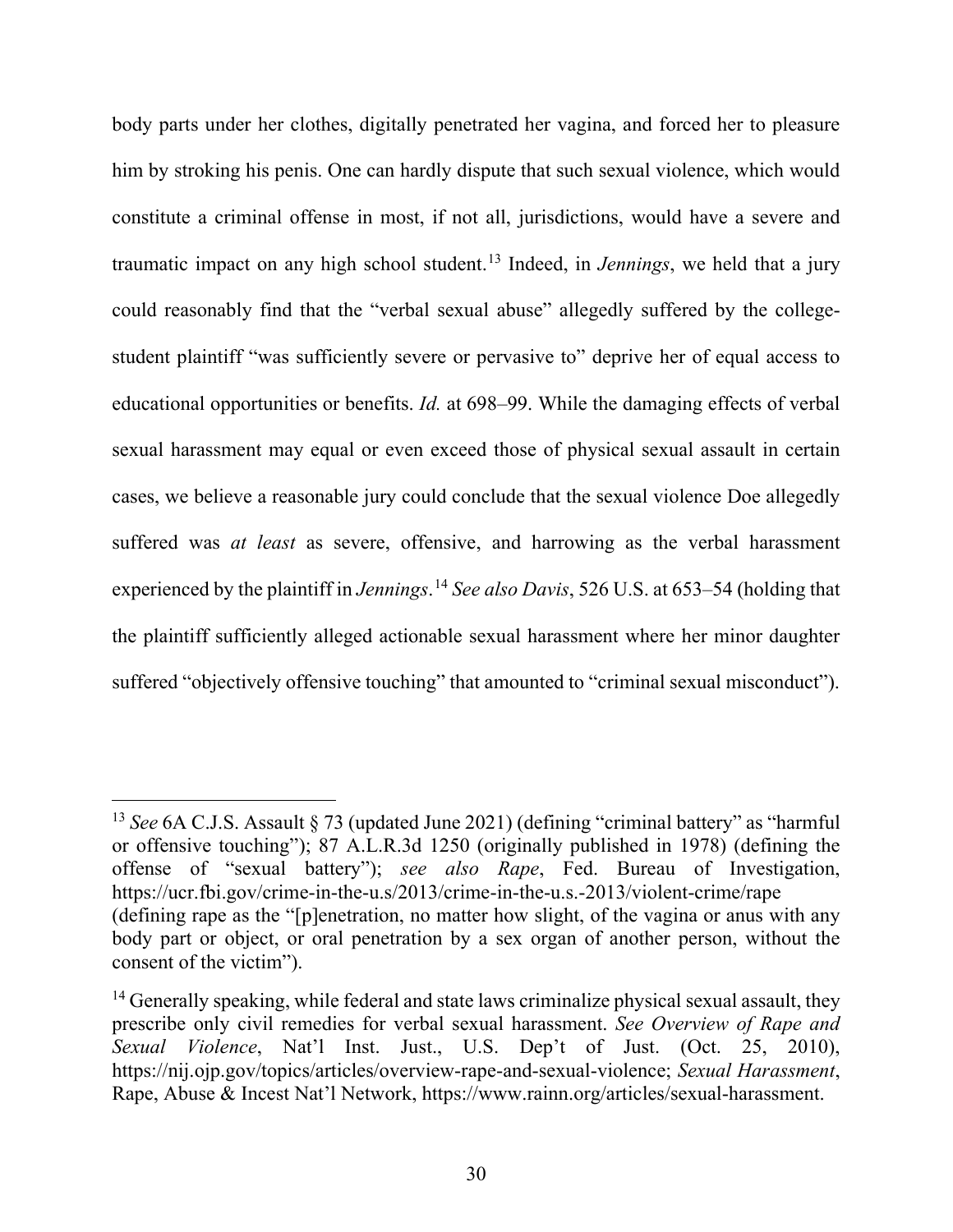Moreover, the record includes significant evidence supporting a finding that the alleged sexual assault had a concrete, negative effect on Doe's ability to participate in the educational opportunities or benefits provided by her school. For example, the record contains evidence from which a reasonable jury could conclude that:

- Doe's academic performance and class attendance declined after the band trip. During her sophomore year (i.e., before the alleged assault), Doe was absent three times and never tardy. But in her junior year, she was absent seventeen times and tardy four times. And whereas Doe received five A or A-'s and one B on her final exams in her sophomore year, she received three A or A-'s, a B, a B-, a C, and a D+ on her final exams in her junior year.
- After the band trip, Doe felt so terrified of Smith that she altered her behavior in school and limited her participation in band activities to avoid him. At trial, Doe testified that after the alleged assault, she "was so uncomfortable being around . . . Smith that [she] had to sit out of band class" until the band director rearranged the seating to keep Doe and Smith as far apart as possible. J.A. 1755. During that time, she sat alone in a small, windowless practice room away from her bandmates, which made her feel "isolated" and "very alone." *Id*. Doe also missed the band's end-ofyear concert because she did not want to see Smith. Doe testified that while band had long been an important part of her life, she found it difficult to enjoy and fully participate in band activities after the alleged assault—even in her senior year, after Smith had graduated.
- As a result of the alleged sexual assault, Doe suffered psychological and emotional trauma that interfered with her daily functioning. She experienced increased feelings of anxiety and anger, nightmares, flashbacks, intrusive thoughts about the assault and the meetings with school administrators, and difficulty eating, sleeping, and concentrating. Doe sought and received professional counseling for several weeks both in her junior and senior years in an effort to cope with the trauma caused by the alleged assault. She was diagnosed with adjustment disorder with anxiety.

Based on these and other concrete, negative effects supported by the record, a jury

could reasonably find that the alleged sexual assault was severe enough to deprive Doe of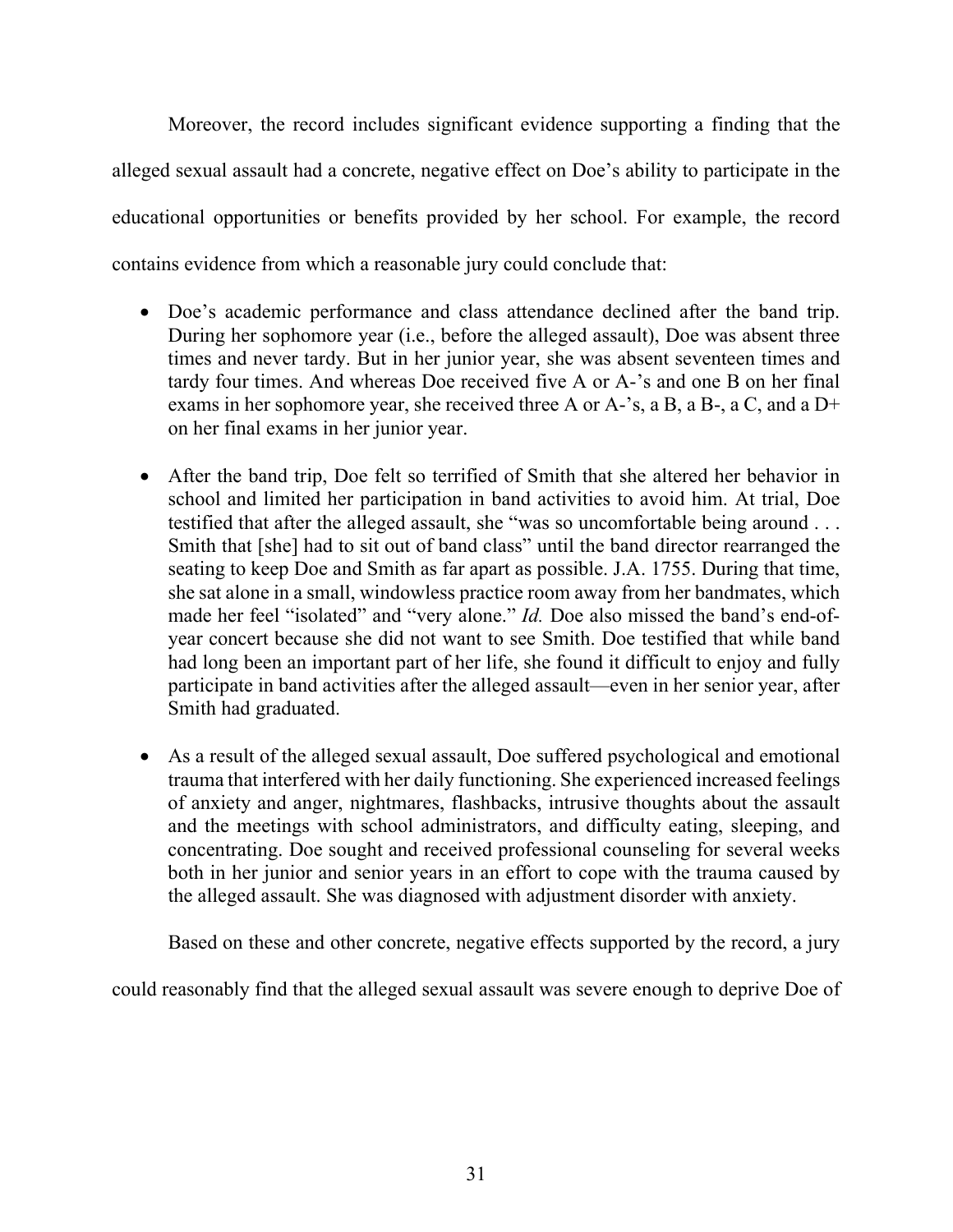equal access to educational opportunities or benefits.[15](#page-31-0) Indeed, we held the same in *Jennings* where the plaintiff—just like Doe—presented evidence showing that the alleged harassment made her "feel humiliated, anxious, and uncomfortable," "caused her to suffer severe emotional distress," and thereby "had a negative impact on her participation . . . in [school programs] and on her academic performance." *Jennings*, 482 F.3d at 699–700. We see no reason to treat this case differently. Therefore, we reject the School Board's invitation to affirm the judgment below on this ground.

# IV.

Because no evidence in the record supports the jury's finding that the School Board lacked actual notice or knowledge of the alleged sexual harassment, and because we find no alternative grounds for affirming the judgment below, we conclude that Doe is entitled to a new trial.<sup>[16](#page-31-1)</sup> Accordingly, we reverse the district court's denial of her Rule 59 motion and remand for a new trial consistent with the legal standard set forth in this opinion.

<span id="page-31-0"></span><sup>&</sup>lt;sup>15</sup> We respectfully disagree with our dissenting colleague's assertion that the sexual assault Doe allegedly suffered was not sufficiently severe to be actionable under Title IX because it was "an isolated, one-time incident." Dissenting Op. at 34. Although a single, isolated incident generally does not provide a basis for Title IX liability, we have recognized that such an incident may be sufficient if it is "extremely serious." *Jennings*, 482 F.3d at 696 (quoting *Faragher v. City of Boca Raton*, 524 U.S. 775, 788 (1998)); *see also Fitzgerald*, 504 F.3d at 172–73 (noting that a single instance of sexual harassment could "form a basis for Title IX liability if that incident were vile enough"). Here, we believe a jury could reasonably conclude that the sexual assault allegedly suffered by Doe as a high school student (including digital penetration of her vagina) and the lasting trauma caused by that incident were serious enough to trigger Title IX liability.

<span id="page-31-1"></span><sup>&</sup>lt;sup>16</sup> Curiously, the dissent claims that "[t]he majority opinion  $\ldots$  vacates the jury's verdict [in part] because it concludes that the school . . . refused to discipline the offending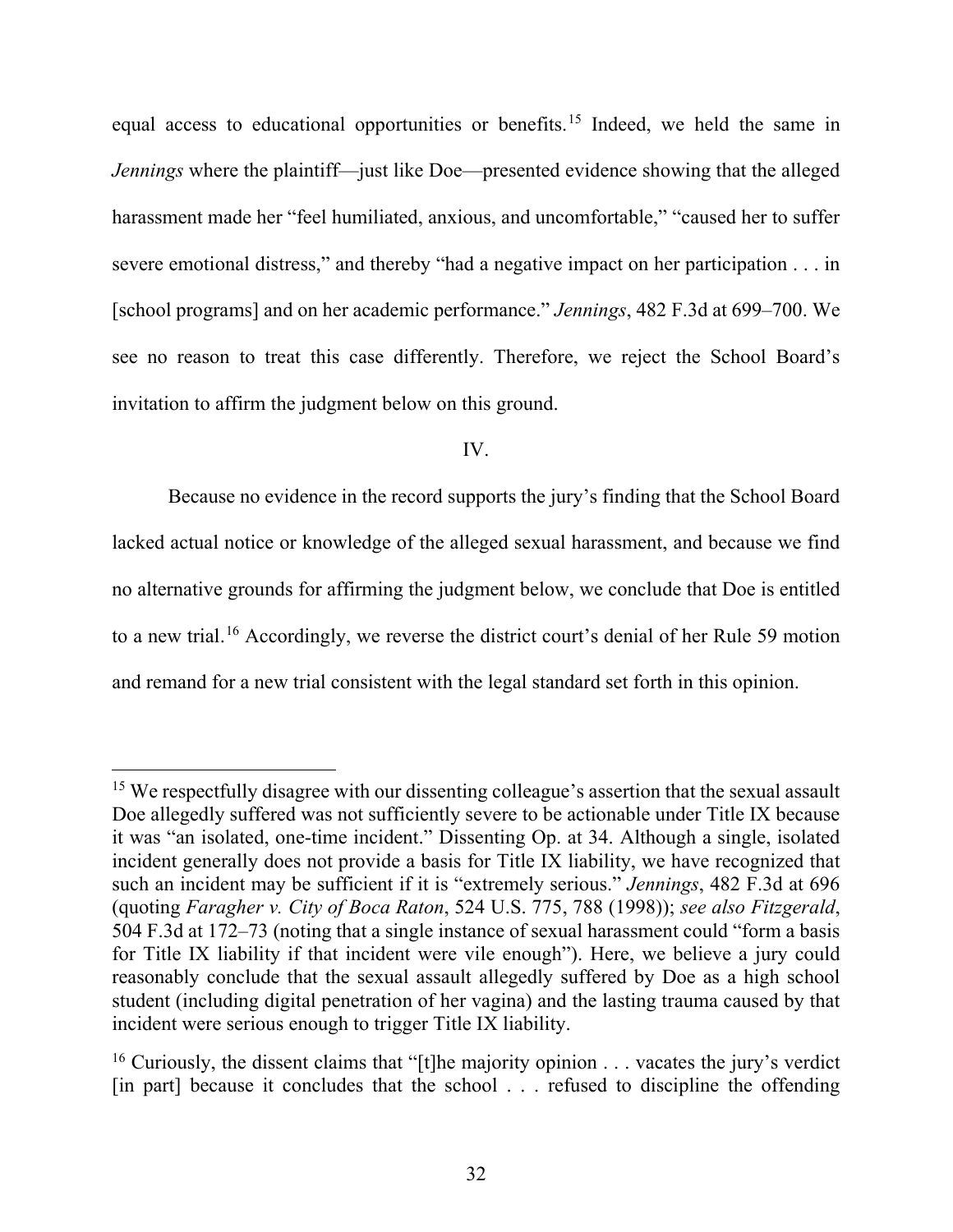# *REVERSED AND REMANDED*

student." Dissenting Op. at 34. Our good colleague is mistaken. Nothing in our analysis rests on the fact that the school officials decided not to discipline Smith.

Nor does our decision "improperly substitute the majority's finding for the jury's," as the dissent asserts. *Id.* Rather, we merely vacate the jury's finding on actual notice because it was based on an incorrect legal standard for evaluating whether such notice existed, and because we conclude that no evidence in the record supports the jury's finding under the correct standard. *See supra* note 9. Indeed, the dissent too acknowledges that "whether the school received notice of the [bus] incident . . . could hardly have been in dispute," as it was "actually told of the incident." Dissenting Op. at 35.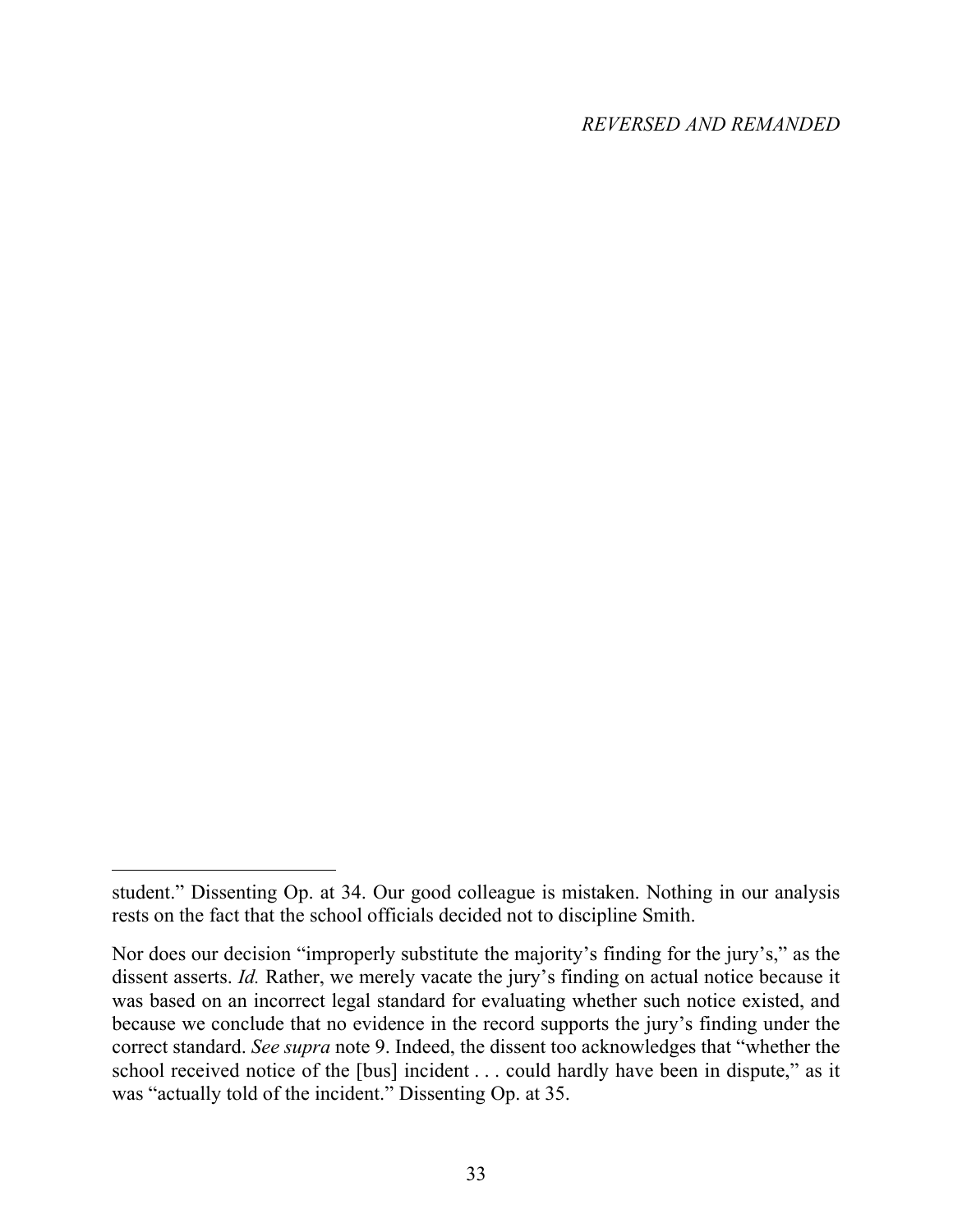NIEMEYER, Circuit Judge, dissenting:

The jury in this case returned a verdict in favor of the School Board, finding that it was not liable under Title IX for a single incident of student-on-student sexual harassment. The majority opinion nonetheless vacates the jury's verdict because it concludes that the school received notice of the incident *after the fact* and refused to discipline the offending student. Not only does this conclusion improperly substitute the majority's finding for the jury's, it does so based on a fundamental misunderstanding of the school's liability under Title IX.

I

During a band trip to perform at a music festival, a male student of Oakton High School in Vienna, Virginia, engaged in sexual touching of a fellow female student while the two were sitting together on a bus. The female student told school officials that the touching was not consensual. After the school was notified of the incident and conducted an investigation, receiving somewhat conflicting accounts, it concluded that a "sexual assault" had not occurred and imposed no discipline.

The incident occurred while the two students were sitting together on a bus covered by a blanket, and no school official or chaperone knew at the time that it was taking place. It was an isolated, one-time incident, and no evidence forecasted repetition. Indeed, there was no suggestion at trial that any other such incident took place thereafter, whether by the same male student or by another of the female student's peers. In other words, the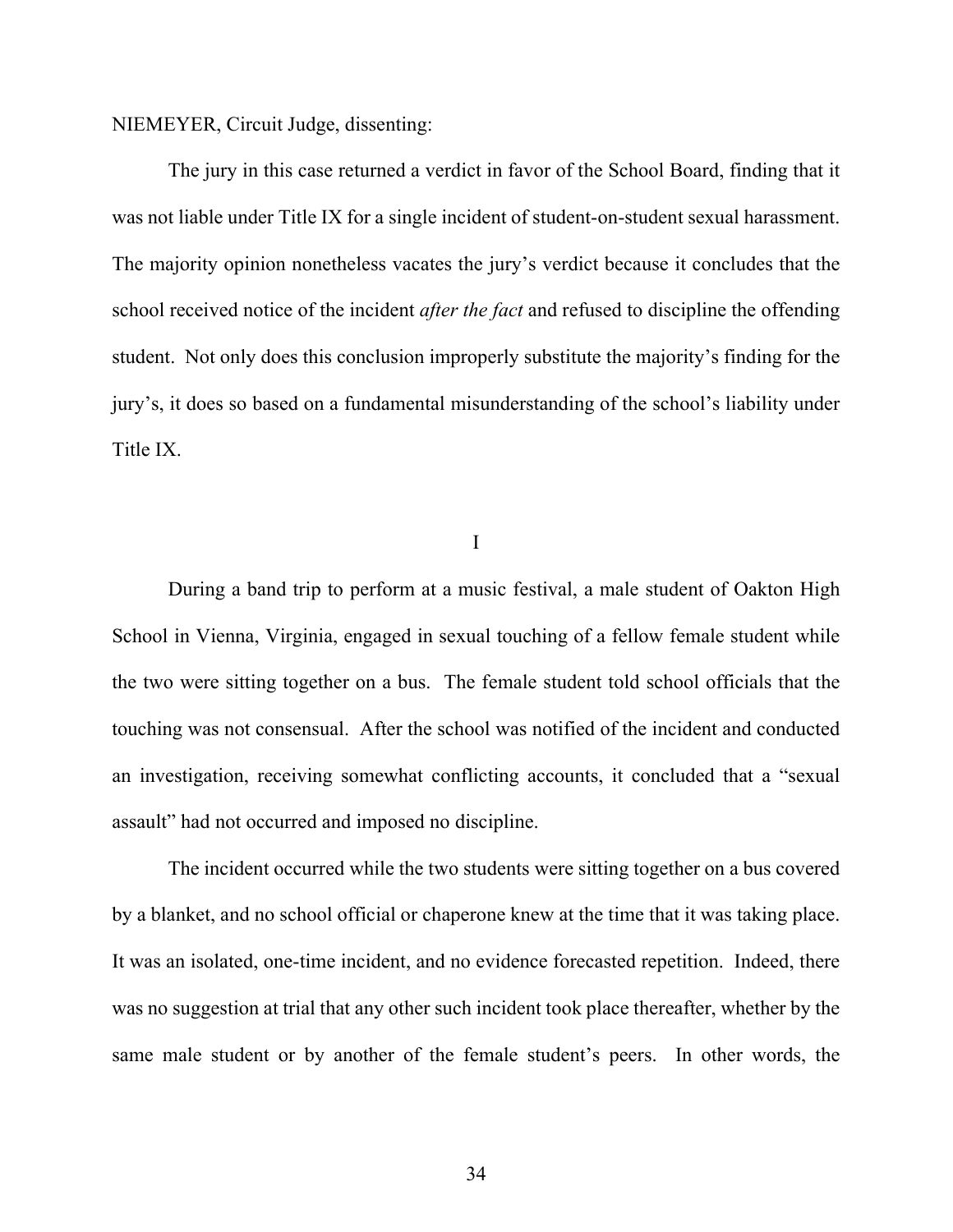harassment was not systemic. Moreover, there was no evidence that the school *caused* either the incident or any other sexual harassment.

The female student filed suit against the Fairfax County School Board, alleging that the school violated Title IX because it acted with deliberate indifference to the report of her sexual assault and therefore was liable to her for damages. The jury found that the male student had, indeed, sexually harassed the female student and that the incident was sufficiently severe to deprive her of equal access to the educational opportunities or benefits provided by the school. But the jury returned a verdict in the School Board's favor, finding that the School Board did not have sufficient knowledge of the sexual harassment to give rise to liability.

The majority opinion focuses almost entirely on whether the school received notice of the incident — a fact that could hardly have been in dispute. The school was actually told of the incident and conducted an investigation. The majority opinion then ceremoniously concludes that the School Board had actual knowledge of the incident, and because the jury had found that the school did not receive knowledge sufficient for liability, the majority opinion vacates the jury verdict and orders a new trial. While the majority opinion goes to great lengths to show that the School Board received notice of the incident and therefore had actual knowledge of it, it barely addresses whether such notice created liability under Title IX.

I conclude that the receipt of after-the-fact notice does not impose liability on the School Board in the circumstances of this case. While, unremarkably, I agree with the majority that the school received notice of the incident, the knowledge that was acquired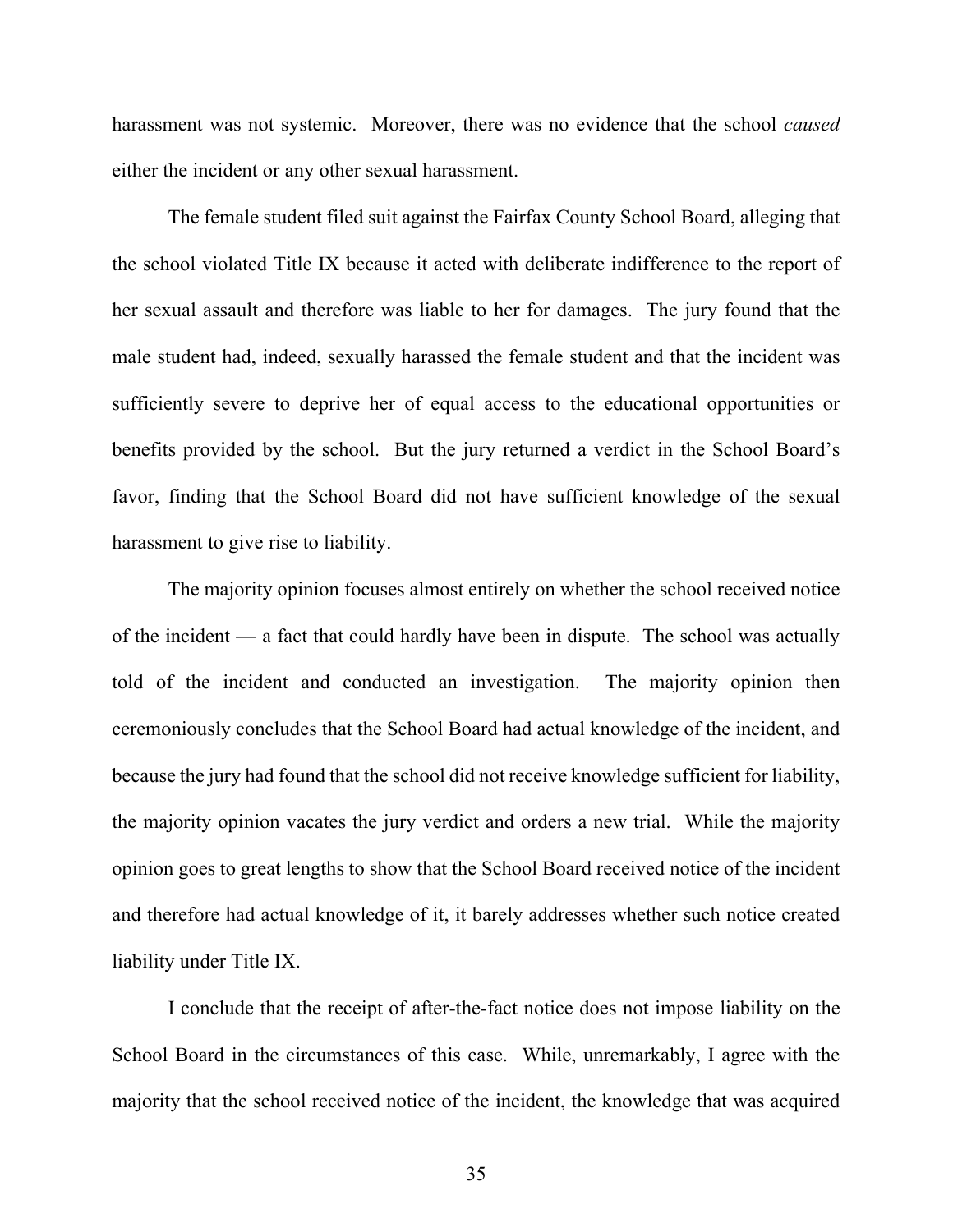did not make the School Board liable under Title IX. To have liability, the school had to receive knowledge of conduct *such that the school's indifference to the known conduct actually caused the harassment* that denied the student the benefits of the educational programs or activities of the school. In short, as explained in detail by the Supreme Court, liability can be imposed on the school *only* where it is shown that the school's own conduct "*caused* the [sex] discrimination." *Davis v. Monroe Cnty. Bd. of Educ.*, 526 U.S. 629, 643 (1999) (emphasis added) (cleaned up). This requirement is foundational, as a school is liable under Title IX only when the school's own deliberate conduct amounts to or causes sex discrimination.

### II

Title IX provides, "No person in the United States shall, on the basis of sex, be excluded from participation in, be denied the benefits of, or be subjected to discrimination under any education program or activity receiving Federal financial assistance." 20 U.S.C. § 1681(a). Although the provision does not mention any private right of action against a school when such discrimination occurs, the Supreme Court has found an implied private right of action in the statute that permits students to sue educational institutions for damages. *See Cannon v. Univ. of Chi.*, 441 U.S. 677, 688–89 (1979). But the Court carefully cabined that cause of action in subsequent decisions, rejecting any notion that schools face strict liability under Title IX or can be imputed with liability under the principles of agency or constructive notice. *See Gebser v. Lago Vista Indep. Sch. Dist.*, 524 U.S. 274, 285 (1998). In *Gebser*, the Court held that *only the school's own conduct*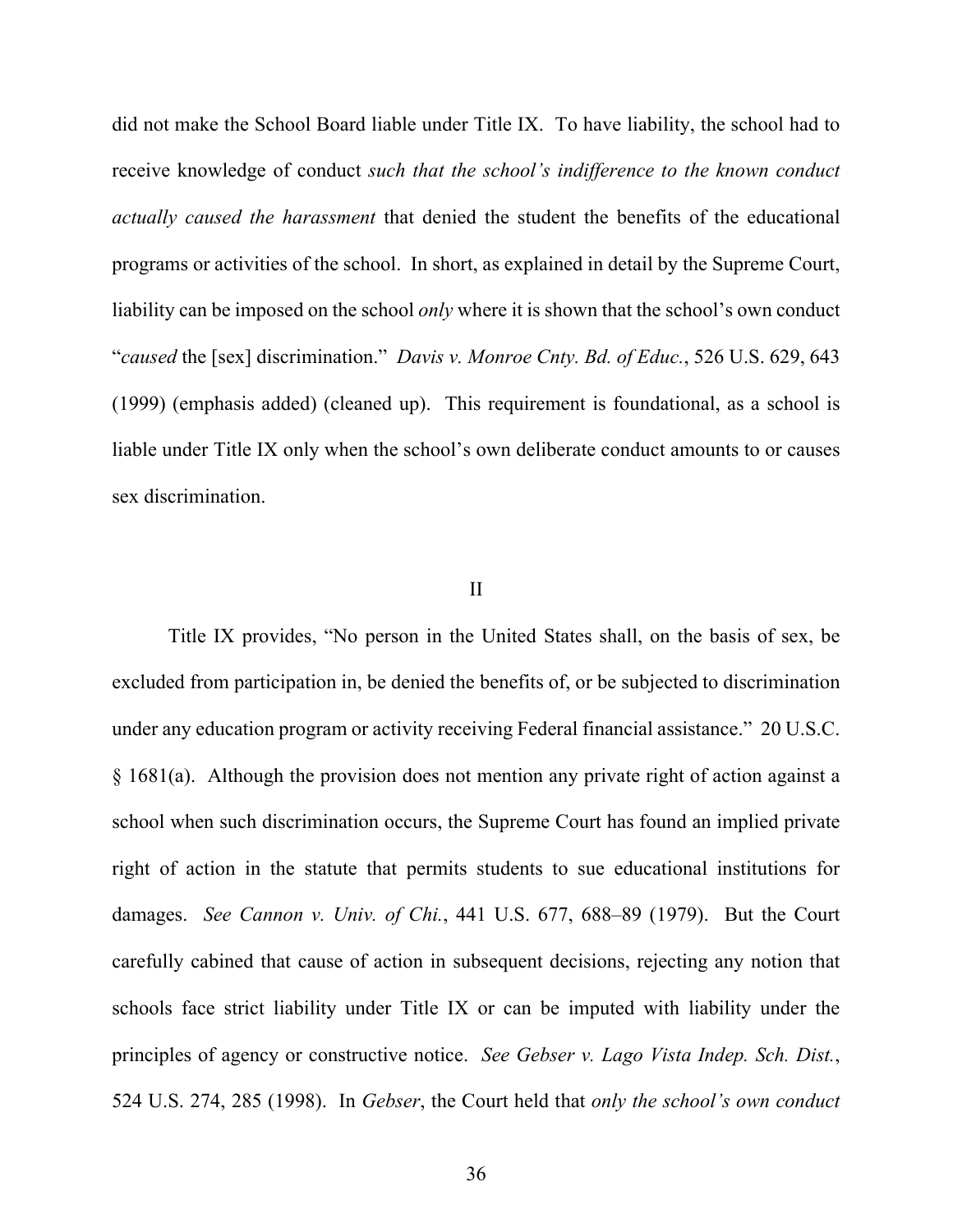can justify liability and that such conduct can be shown only where a school has "actual knowledge" (i.e., "notice") of the harassment in circumstances where it has an *opportunity* to rectify it and its deliberate indifference to the knowledge causes harassment by failing to end or prevent it. *Id.* at 289–90. As the Court stated, the school must have "actual knowledge of the [sexual] conduct" and also "have an opportunity to take action to end the harassment or to limit further harassment." *Id.* at 289. In short, its deliberate indifference must be "the *cause* of the violation." *Id.* at 291 (emphasis added).

In *Davis v. Monroe County Board of Education*, the Supreme Court again considered a school's Title IX liability — this time in the context of student-on-student harassment — and reemphasized the kind of notice that imposes liability on a school. After reaffirming that Title IX did not permit imputed liability based on agency principles or constructive notice, the Court made clear that only *the independent conduct of the school causing harassment* could result in the school's liability. It explained, "recipients [of federal funds] could be liable in damages only where their own deliberate indifference effectively *caused* the discrimination." *Davis*, 526 U.S. at 642–43 (emphasis added) (cleaned up). And it repeated the proposition more fully, giving emphasis to it:

If a funding recipient does not engage in harassment directly, it may not be liable for damages unless its deliberate indifference subjects its students to harassment. That is, the deliberate indifference must, at a minimum, cause students to undergo harassment or make them liable or vulnerable to it.

*Id.* at 644–45 (cleaned up).

As a consequence of its holdings in both *Gebser* and *Davis*, the *Davis* Court observed:

37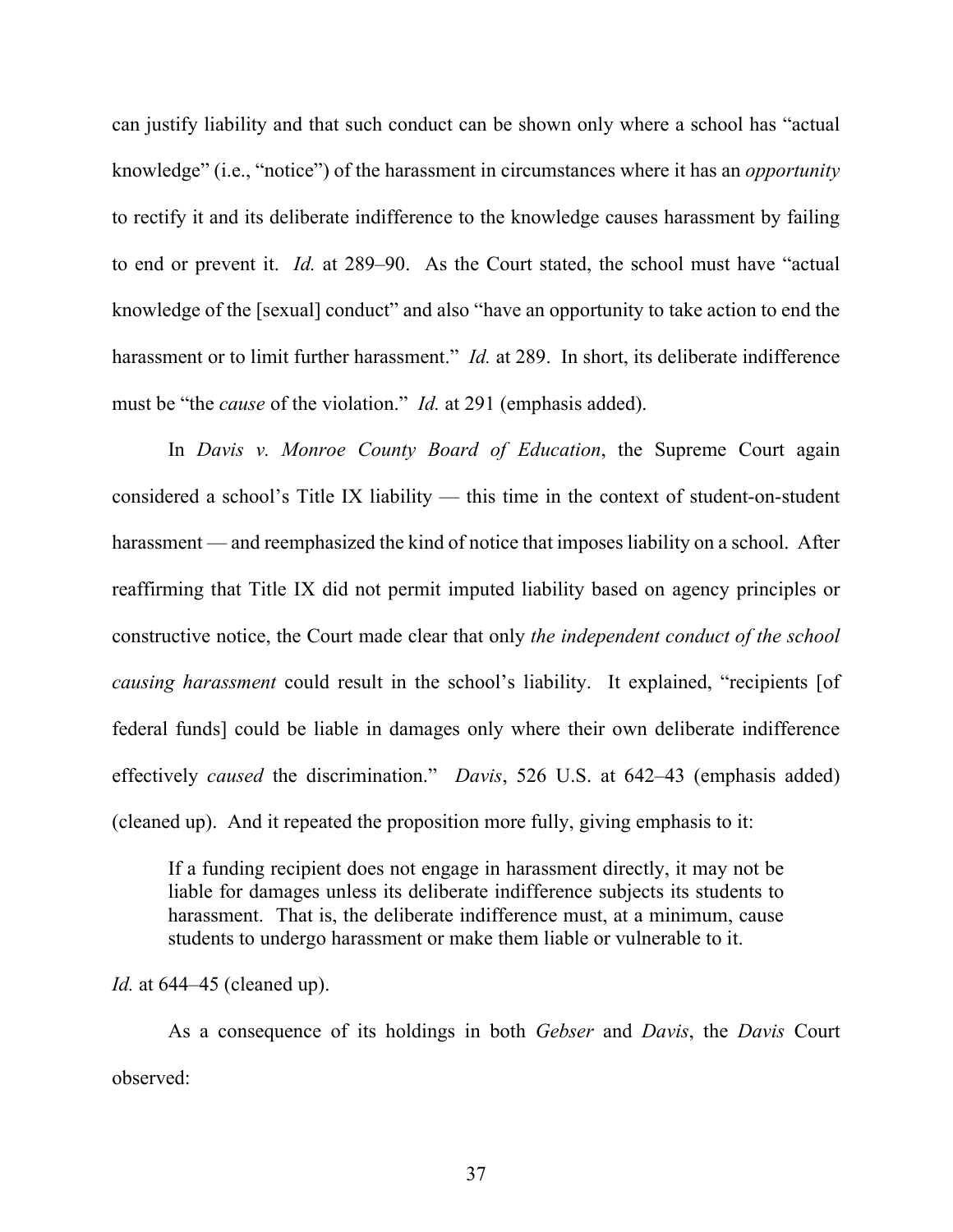Although, in theory, a single instance of sufficiently severe one-on-one peer harassment could be said to have [a systemic] effect, we think it unlikely that Congress would have thought such behavior sufficient to rise to this level in light of the inevitability of student misconduct and the amount of litigation that would be invited by entertaining claims of official indifference to a single instance of one-on-one peer harassment.

*Davis*, 526 U.S. at 652–53. For a school that does not directly discriminate, harassment must occur after it receives notice — making it something that the school can prevent. And "[b]y limiting private damages actions to cases having a *systemic* effect on educational programs or activities," the Court "reconcile[d] the general principle that Title IX prohibits official indifference to known peer sexual harassment with the practical realities of responding to student behavior." *Id.* at 653 (emphasis added).

The *Davis* Court contrasted its doubt about a single act of one-on-one peer harassment — which would not have a systemic effect — with the facts before it. There, a student was "the victim of repeated acts of sexual harassment by [a peer] over a 5-month period," during which, the facts could show, the school had knowledge of the conduct but "made no effort whatsoever . . . to put an end to the harassment." *Davis*, 526 U.S. at 653–54. This case does not fit that mold. The incident here was a one-time act of sexual misconduct by a male student, and the school learned of the incident only after the fact, with no opportunity to prevent it. Moreover, there was no suggestion that the harassment continued and therefore no suggestion that the school had failed to prevent any continuing or additional harassment. In short, no school conduct, or lack thereof, *caused* any sexual harassment, as is required for the school's liability under Title IX.